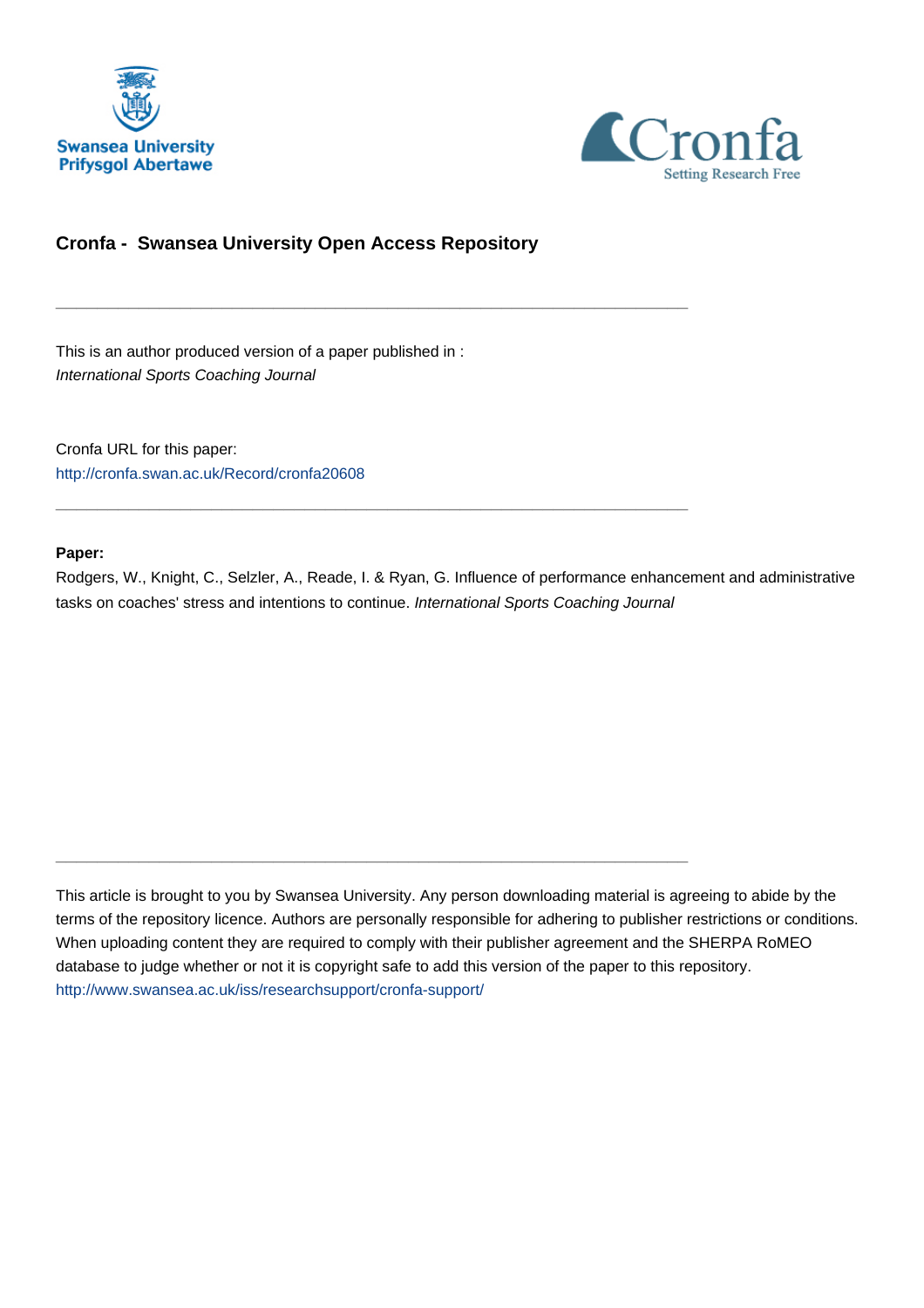| $\mathbf{1}$   | Running Head: Motivational Characteristics of Coaching Tasks                                  |
|----------------|-----------------------------------------------------------------------------------------------|
| $\overline{2}$ |                                                                                               |
| 3              |                                                                                               |
| 4              |                                                                                               |
| 5              |                                                                                               |
| 6              |                                                                                               |
| 7              |                                                                                               |
| 8              |                                                                                               |
| 9              |                                                                                               |
| 10             | Influence of Performance Enhancement and Administrative Tasks on Coaches' Stress and          |
| 11             | Intentions to Continue                                                                        |
| 12             | Wendy M. Rodgers, Camilla J. Knight, Anne-Marie Selzler, Ian L. Reade & Gregory F. Ryan       |
| 13             |                                                                                               |
| 14             | This is the final version of a manuscript accepted for publication in the International Sport |
| 15             | Coaching Journal. Copyright for this manuscript is held by Human Kinetics. The final online   |
| 16             | version will be available from: http://journals.humankinetics.com/ISCJ.                       |
| 17             |                                                                                               |
| 18             |                                                                                               |
| 19             |                                                                                               |
| 20             |                                                                                               |
| 21             |                                                                                               |
| 22             |                                                                                               |
| 23             |                                                                                               |
| 24             |                                                                                               |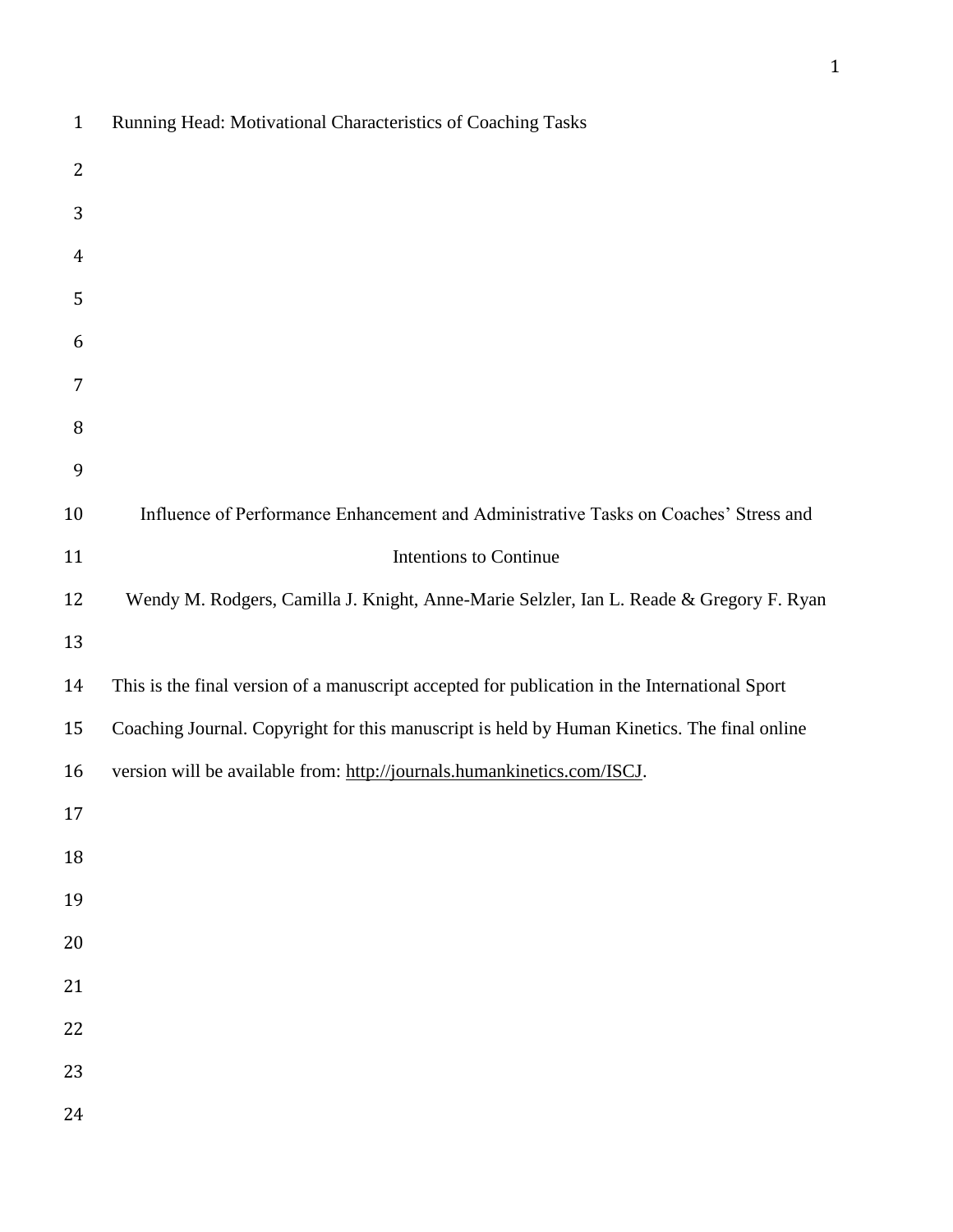# Abstract

| 26 | The purposes of this study were to, (a) assess motivational experiences of performance             |
|----|----------------------------------------------------------------------------------------------------|
| 27 | enhancement tasks (PET) and administrative tasks (AT), and; (b) examine the relationships of       |
| 28 | emergent motivational experiences of each task type to coaches' perceived stress and intentions    |
| 29 | to continue coaching. In total, 572 coaches completed an online survey, which assessed             |
| 30 | autonomy, competence, relatedness, and other characteristics of PET and AT, intentions to          |
| 31 | continue coaching, and perceived stress. Two separate exploratory factor analyses (EFA) were       |
| 32 | conducted, one for AT and one for PET. This was followed up with CFA and SEM to examine            |
| 33 | relationships between emerging factors and stress and intentions. The factors generated for PET    |
| 34 | reflected ideas of autonomy, time conflict, and satisfaction, and for AT also included             |
| 35 | competence, effort, and job requirements. The resulting experiences of AT and PET appear to        |
| 36 | have different influences on stress and intentions, suggesting their distinction will be important |
| 37 | in future work examining coach retention.                                                          |
| 38 |                                                                                                    |

Key Words: Coaches, Self-determination Theory, Basic Needs, Motivation, Stress, Quitting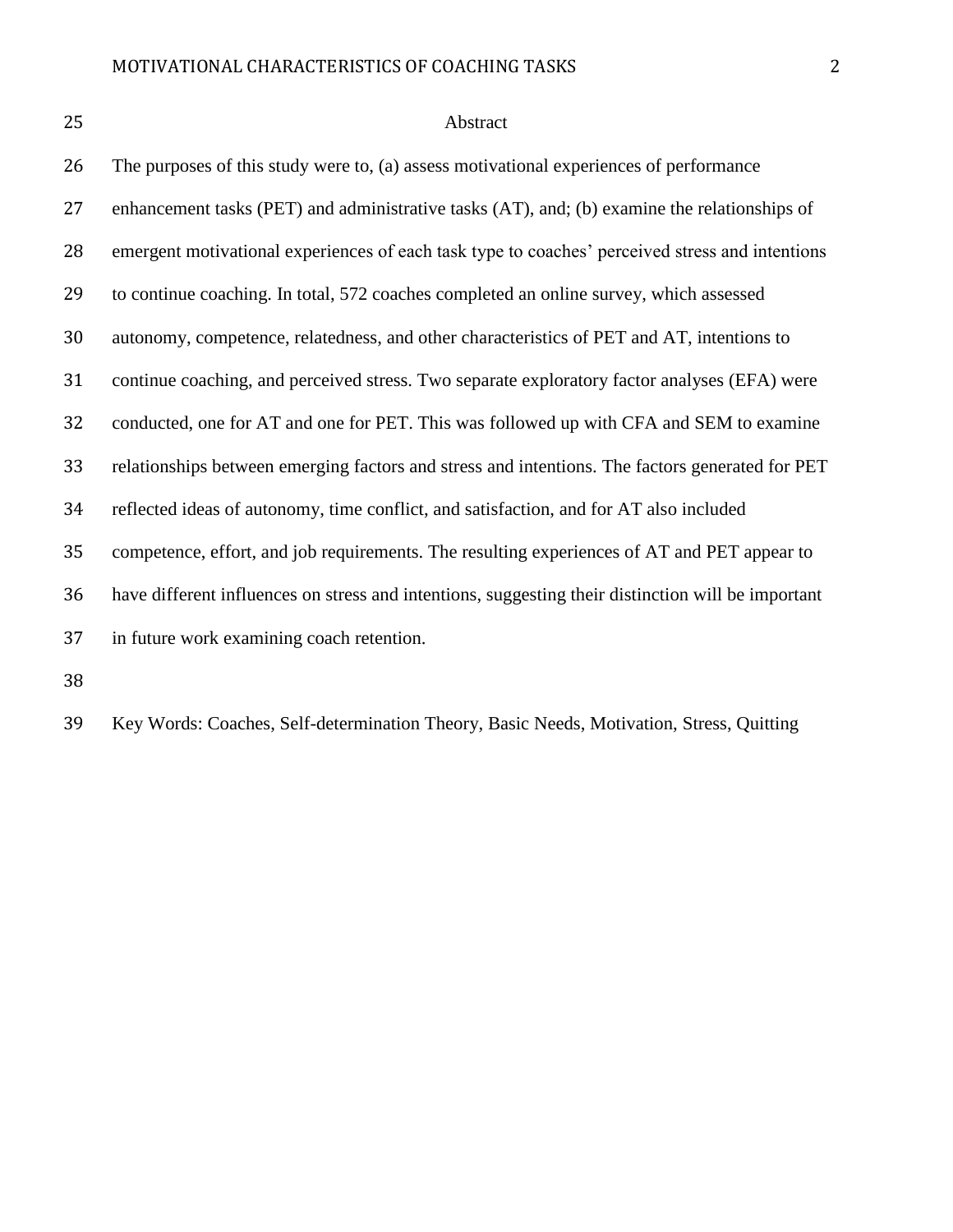Influence of Performance Enhancement and Administrative Tasks on Coaches' Stress and

# Intentions to Continue

| 42 | In the context of competitive sport, extensive research has examined the actions and             |
|----|--------------------------------------------------------------------------------------------------|
| 43 | behaviors of athletes, and the consequences associated with behavioral engagement in terms of    |
| 44 | motivational consequences (e.g., Lonsdale & Hodge, 2011; Lonsdale, Hodge, & Rose, 2009).         |
| 45 | Factors that influence athletes' motivation, such as coach and parent behaviors, have also been  |
| 46 | widely examined (e.g., Banak, Sabiston, & Bloom, 2011; Keegan, Harwood, Spray & Lavallee,        |
| 47 | 2009). In contrast, far less attention has been given to understanding influences on coach       |
| 48 | motivation, leading to a number of coaching scholars calling for increased research in this area |
| 49 | (Vallerand, 2008; McLean, Mallett, & Newcombe, 2012).                                            |
| 50 | Understanding how daily behaviors influence coaches' motivation, and subsequently                |
| 51 | their well-being and satisfaction may help to explain why coaches leave the coaching profession  |
| 52 | (Jowett, 2008; McLean et al., 2013). Additionally, coaches' motivation can also alter their      |
| 53 | interactions and relationships with athletes (McLean et al., 2013). Coaches' behaviors have      |
| 54 | consistently been shown to affect athletes' motivation, overall sport experiences, and their     |
| 55 | physical and psychological development (e.g., Bartholomew, Ntoumanis, & Thogersen-               |
| 56 | Ntoumanis, 2009; Boyce, Gano-Overway, & Campbell, 2009; Gillet, Vallerand, Amoura, &             |
| 57 | Baldes, 2010). Understanding factors that influence coaches' stress and intentions to continue   |
| 58 | coaching will help to provide information that can be used to enhance coach education, clarify   |
| 59 | coaches' job expectations, increase coach retention, and increase the extent to which coaches    |
| 60 | display positive coaching behaviors (Amorose, 2007; Stebbings, Taylor, Spray, & Ntoumanis,       |
| 61 | 2012).                                                                                           |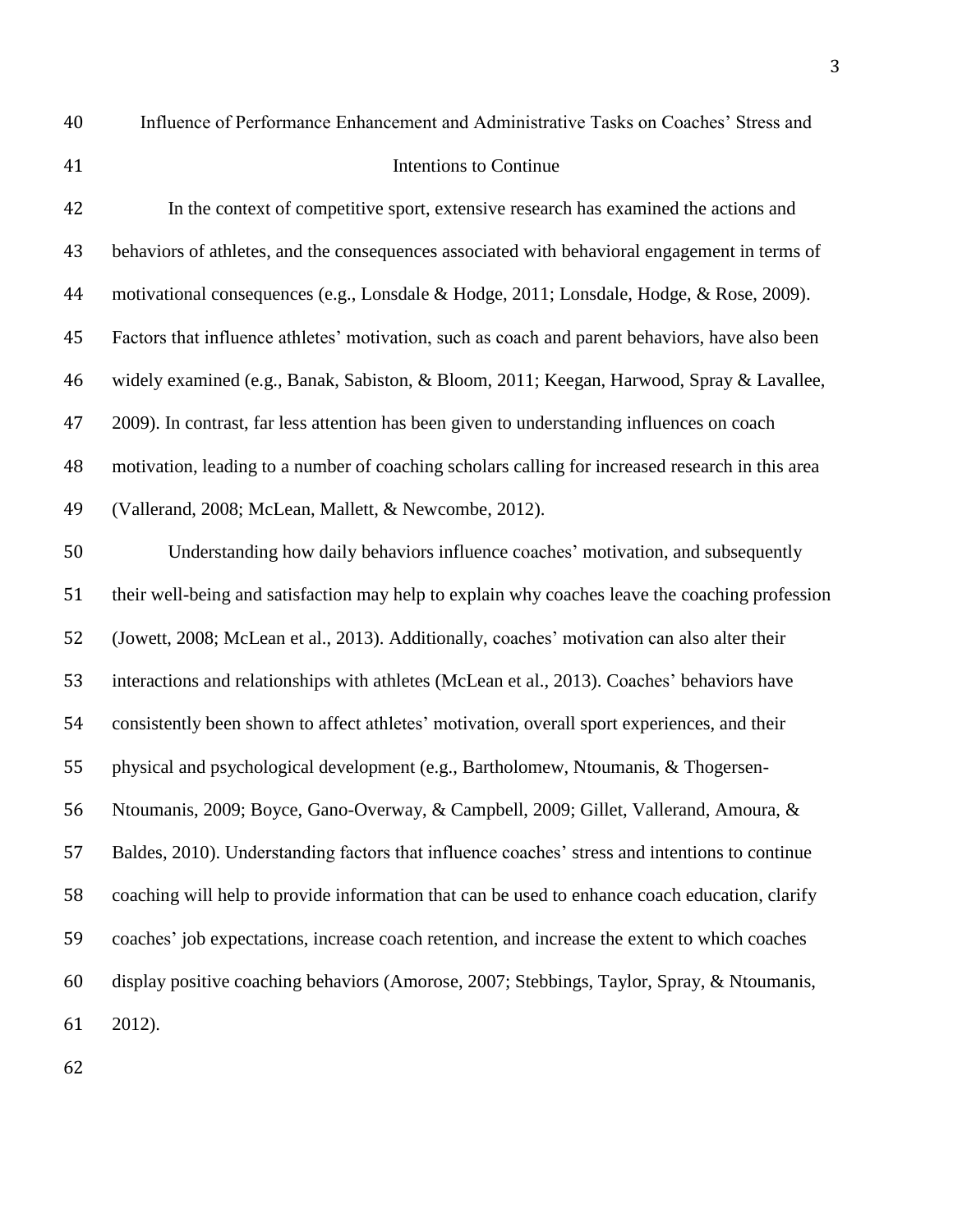Research to date has tended to address 'coaching' as a singular vocation, and has not addressed the specific and complex tasks that have been identified as comprising coaching (McLean & Mallett, 2011; Washington & Reade, 2013). When considering the role of the coach, it is apparent that coaches are required to complete a range of tasks within their job (Potrac, Brewer, Jones, Armour, & Hoff, 2000). It has been identified that coaches' jobs are not limited 68 to performance enhancement tasks (PET) – (i.e., tasks that are specifically related to enhancing their athletes' sporting performance such as planning physical training, coaching technical skills in practice, or coaching in competition). Rather, coaches are also often required to complete administrative tasks (AT), such as planning travel, handling budgets and accounting, or ordering equipment (Washington & Reade, 2013). One reason to explore different types of coaching tasks is to better understand motivational consequences of the tasks. The coaching literature is consistent in describing the difficult work context, extensive work hours, and poor work life balance that leads to stress and burnout (e.g., Fletcher & Scott, 2010; Goodger, Gorely, Lavallee, & Harwood, 2009; Knight, Reade, Selzler, & Rodgers, 2013). Given the range of tasks involved in coaching, it is possible that examining the motivational experiences of performing different tasks might shed light on how different aspects of coaching contribute to coaches' psychological well-being and intentions to continue coaching, and that a more nuanced approach to studying coaching as a career is necessary.

 One theoretical approach that might be useful in this exploration is self-determination theory (SDT; Deci & Ryan, 1991; Ryan & Deci, 2002). SDT proposes a model of the self in which people are active organisms with innate tendencies toward growth in social contexts as a foundation for creating a coherent sense of well-being. The self is seen as an active agent in an ongoing process of integration of the cultural and environmental inputs. As such, the degree of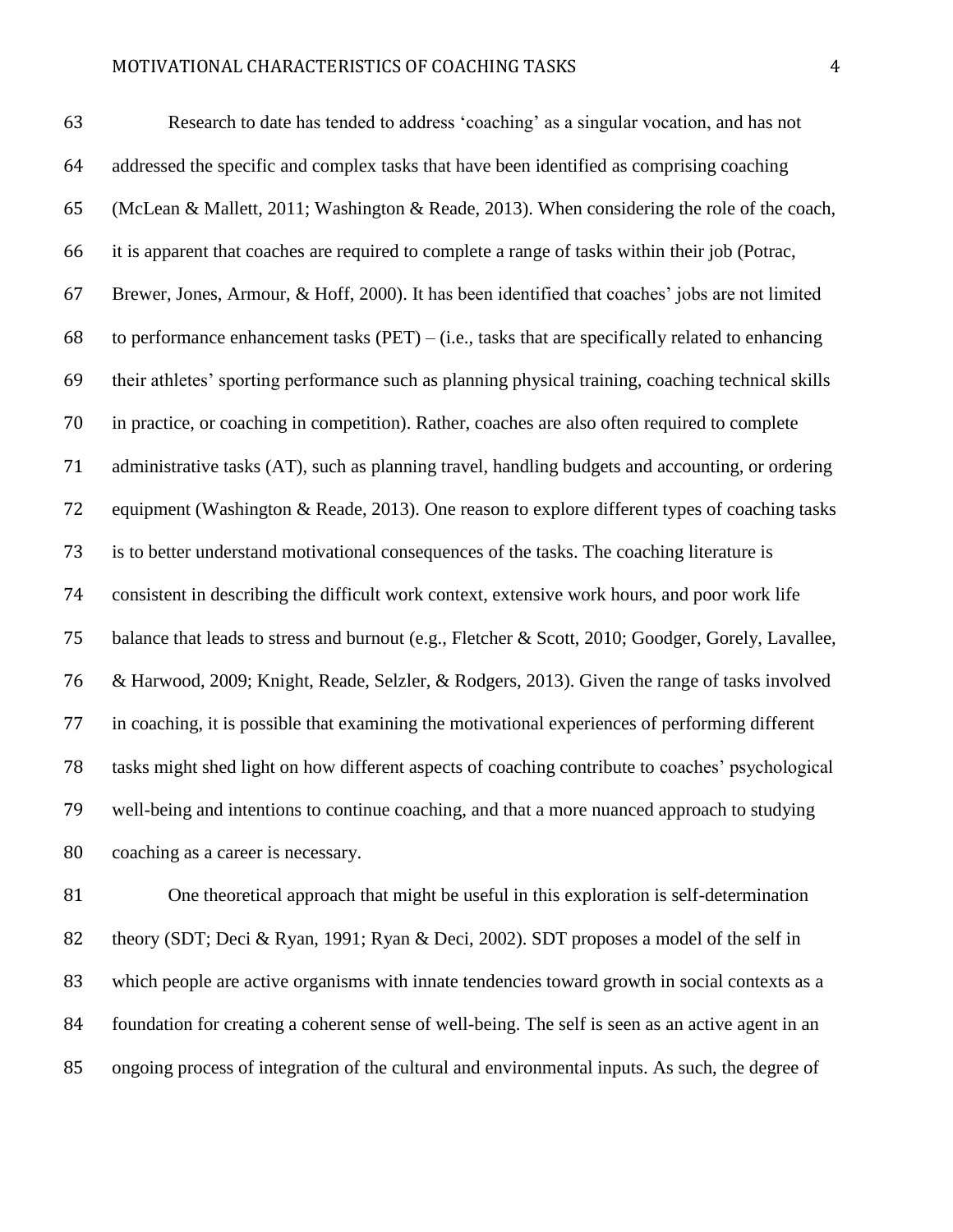self-determination in performance of various behaviors can influence personal growth and the quality of overall experiences.

 The value of distinguishing occupational tasks to understand motivation and job intentions is apparent in research conducted in other domains. For example, research examining the motivation of teachers has highlighted a difference between the motivational underpinnings for completing tasks that can be described as administrative rather than actual teaching tasks (Fernet, Senécal, Guay, Marsh, & Dowson, 2008). Fernet and colleagues (2008) identified different motivational processes underpinning class preparation, teaching, evaluation of students, classroom management, administrative tasks (including meetings with parents and other staff) and complementary tasks (such as extracurricular activities, committees). Specifically, it emerged that these different tasks had varying degrees of self-determined motivational underpinnings and there were different levels of self-determined motivation between teachers working in different settings.

 Further, although PET and AT have not been specifically examined relative to coach motivation, some research has pointed to the potential influence these task types might have on coach retention and satisfaction. McLean and Mallett (2011) identified reasons why coaches coached. They identified factors including being connected to the sport, aiding the development of athletes, external influences such as a desire to win, and internal influences such as the 104 intrinsic love of the sport. Taken together, these reasons appear to indicate that coaches coach to engage in and perform PET. In contrast, AT may be less satisfying because, arguably, performing AT were not the primary reasons coaches took up their careers. As Washington and Reade (2013) suggested, the increased expectations of coaches to be managers, in addition to their main contributions in improving athlete performance, may increase perceptions of stress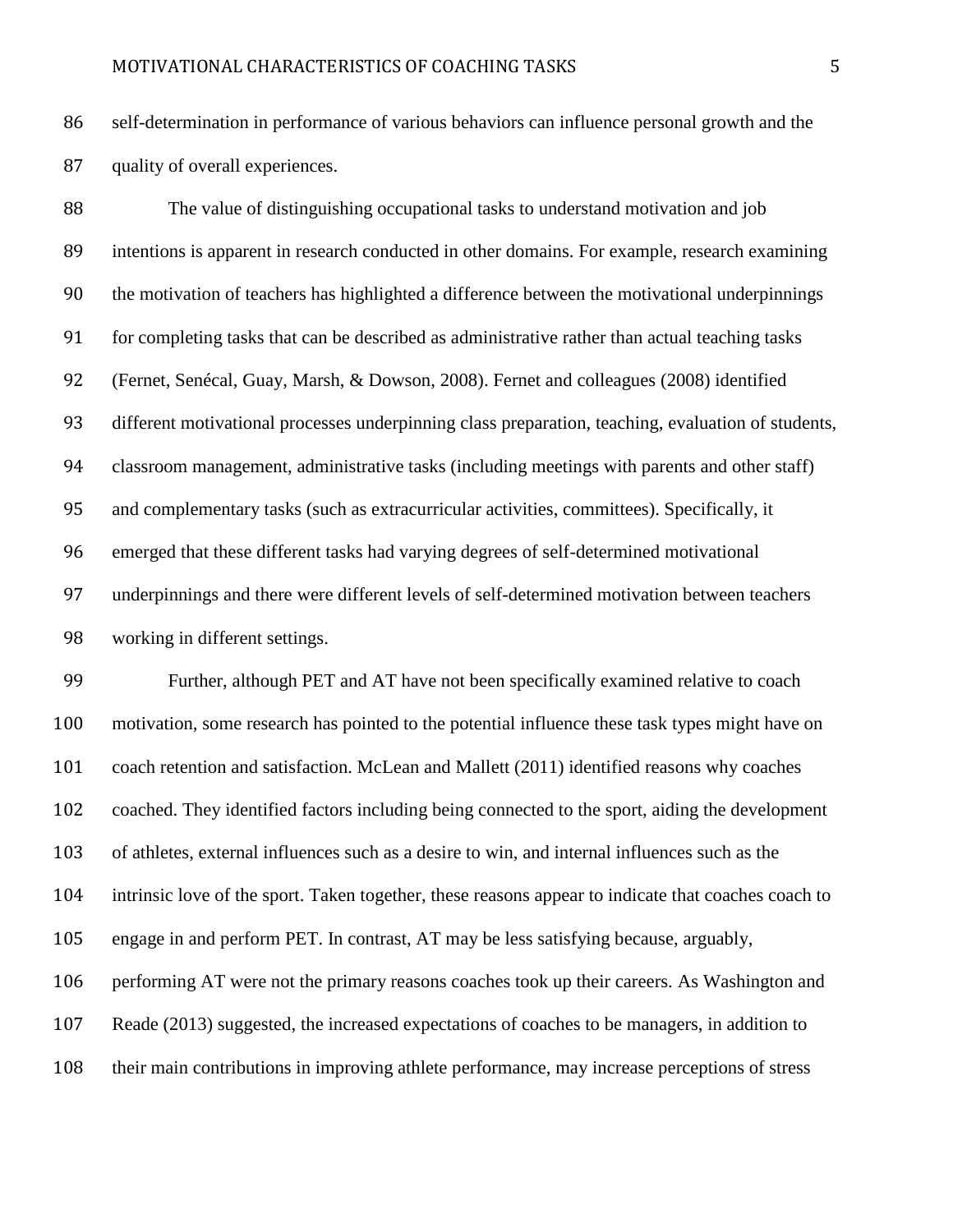due to the total volume of activities coaches must engage in, and the degree to which they feel prepared to carry out different activities. Previous research has revealed concerns about work-life balance during coaching (Knight, Rodgers, Reade, Mrak & Hall, in press). The total volume of tasks also creates a potential for time conflict. Time conflict might be a particularly negative experience when the conflict is between appealing (PET) and unappealing (AT) tasks. It is also possible that the motivational foundation for AT or managerial-type tasks is less self-determined and performance of AT will not satisfy the basic psychological needs (cf. Ryan & Deci, 2000; Gagne & Deci, 2005).

 The purpose of this study was to explore the possibility that PET and AT might have different motivational consequences. Two aims were specifically, (a) to assess motivational experiences of performance enhancement tasks (PET) and administrative tasks (AT), and; (b) to examine the relationships of emergent motivational experiences of each task type to coaches' perceived stress and intentions to continue coaching. Both of these outcomes are broad, however, if it can be demonstrated that PET and AT differentially relate to them, a potentially important topic of future research will be revealed. Based on previous literature, from the lens of SDT, we hypothesized that PET were likely to reflect more self-determined motivation than AT, and to associate with stronger intentions to continue and lower perceived stress. On the other hand, it was hypothesized that AT might be less representative of self-determined motivational experiences and less associated with intentions to continue, and positively associated with perceived stress. Additionally, it was hypothesized that perceived conflict between these two tasks, possibly because of lower quality motivation for one, would be associated with higher perceptions of stress and lower intentions to stay in coaching.

#### **Method**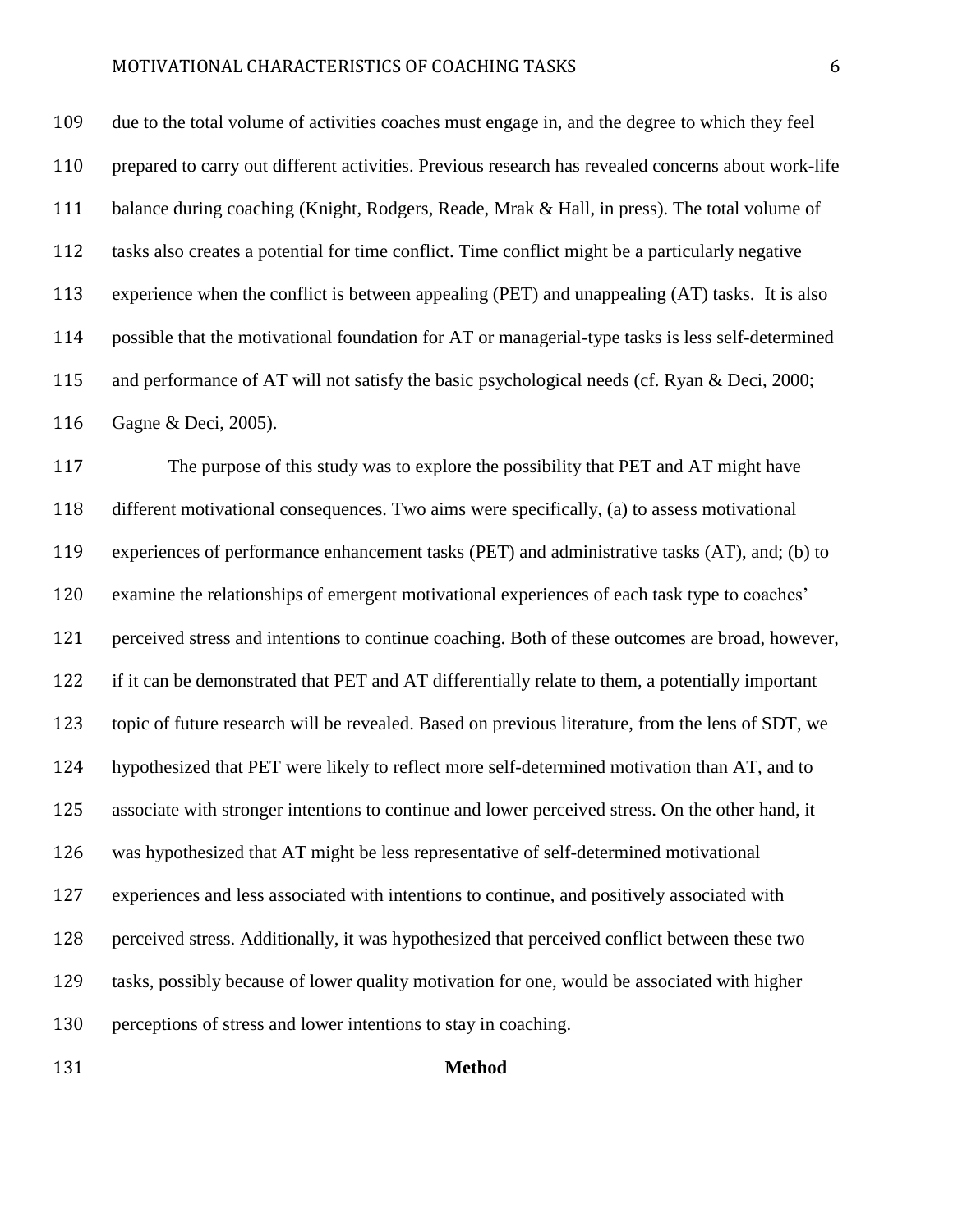#### **Participants**

 $\overline{a}$ 

 The study was conducted with high-performance coaches working with a population comprising university, college, Canada Games, and nationally funded athletes. A total of 572 coaches provided sufficient data for the analyses reported here, with 520 providing complete data for the factor analyses. Due to the sample size, we chose not to impute or replace missing data. The differential n for the two types of analysis revealed the need for responses to every single item for factor analysis. For aggregate variables, some missing data are tolerated through the aggregation process (the mean can be computed on the scores available even if one is missing), preserving more individuals in the analysis. Nearly 45% of the participants were Canadian Interuniversity Sport (CIS) coaches, 23% were Canadian Collegiate Athletic Association (CCAA) coaches, 56% were club coaches, 29 % were national team coaches, 48% were 143 provincial team coaches, and 5.7% were self-employed coaches<sup>1</sup>. Less than half (47.2%) of the respondents had only one coaching position (31% had two, and 22% had more than two). The coaches represented 56 sports with 37.8% in individual sports and 62.2% in team sports. Basketball, volleyball, soccer, and ice hockey were the most common team sports (about 42% of the overall responses), with other team sports such as lacrosse, ringette, rugby, and curling also included within a list of 17 team sports. A total of 39 individual sports were represented with the most common being swimming, track and field, golf and figure skating (15% of the overall responses).

 The age range of participants was 24 – 70 years, with an average of 44 years. Of the 572 participants, 25% were female and 75% were male. The majority of coaches (71.2%) reported being married or in a marriage-like relationship. Half of the coaches in this study had

<sup>&</sup>lt;sup>1</sup> These percentages total over 100% because some participants indicated coaching over a number of different settings.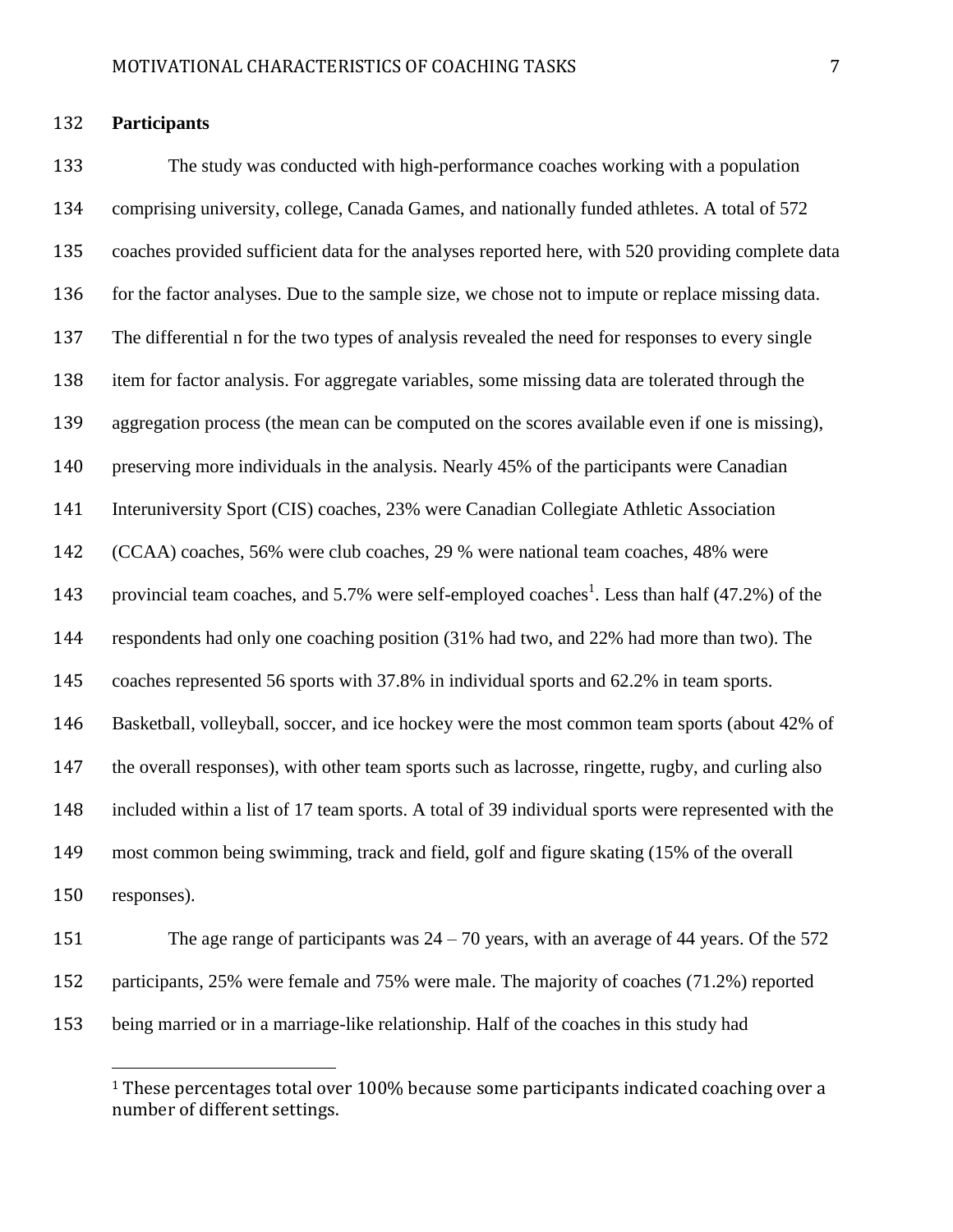| 154 | competitive experience at the national $(35%)$ or international $(27%)$ level. Overall, 56.7% of the  |
|-----|-------------------------------------------------------------------------------------------------------|
| 155 | participants had completed Level 3 (of 5) in Canada's National Coaching Certification Program.        |
| 156 | Seventy five percent of the respondents had an undergraduate degree or postgraduate degree            |
| 157 | (higher than the national average).                                                                   |
| 158 | <b>Procedure</b>                                                                                      |
| 159 | Prior to data collection, an institutional research ethics board approved all procedures.             |
| 160 |                                                                                                       |
|     | Permission was then received from the Coaching Association of Canada to access the email              |
| 161 | addresses of the coaches in their coaching database. All coaches were sent an email inviting them     |
| 162 | to participate in the study. The initial email included a description of the study and a hyperlink to |

clicking the appropriate button that opened the web-based questionnaire. The response rate was

43% of coaches in our target population.

#### **Development of Items Assessing Performance and Administrative Tasks**

 As part of a larger exploratory study (including other assessments), questions were developed to consider aspects of motivation broadly reflecting components of SDT. Basic psychological needs theory was used to guide the development of items due to previous literature showing the importance of needs satisfaction on overall well-being and behavioral persistence. It was decided to develop a broad array of items to allow for the probability of complexity in the motivational experiences associated with each task set. That is, although, anecdotally, most coaches would suggest that AT are unappealing tasks, that might be only in contrast with PET and it is possible that some coaches enjoy performing some AT. It was also unknown whether PET and AT would be distinguishable at all in motivational terms. A team of researchers including professors, graduate students, and current or former high-performance athletes and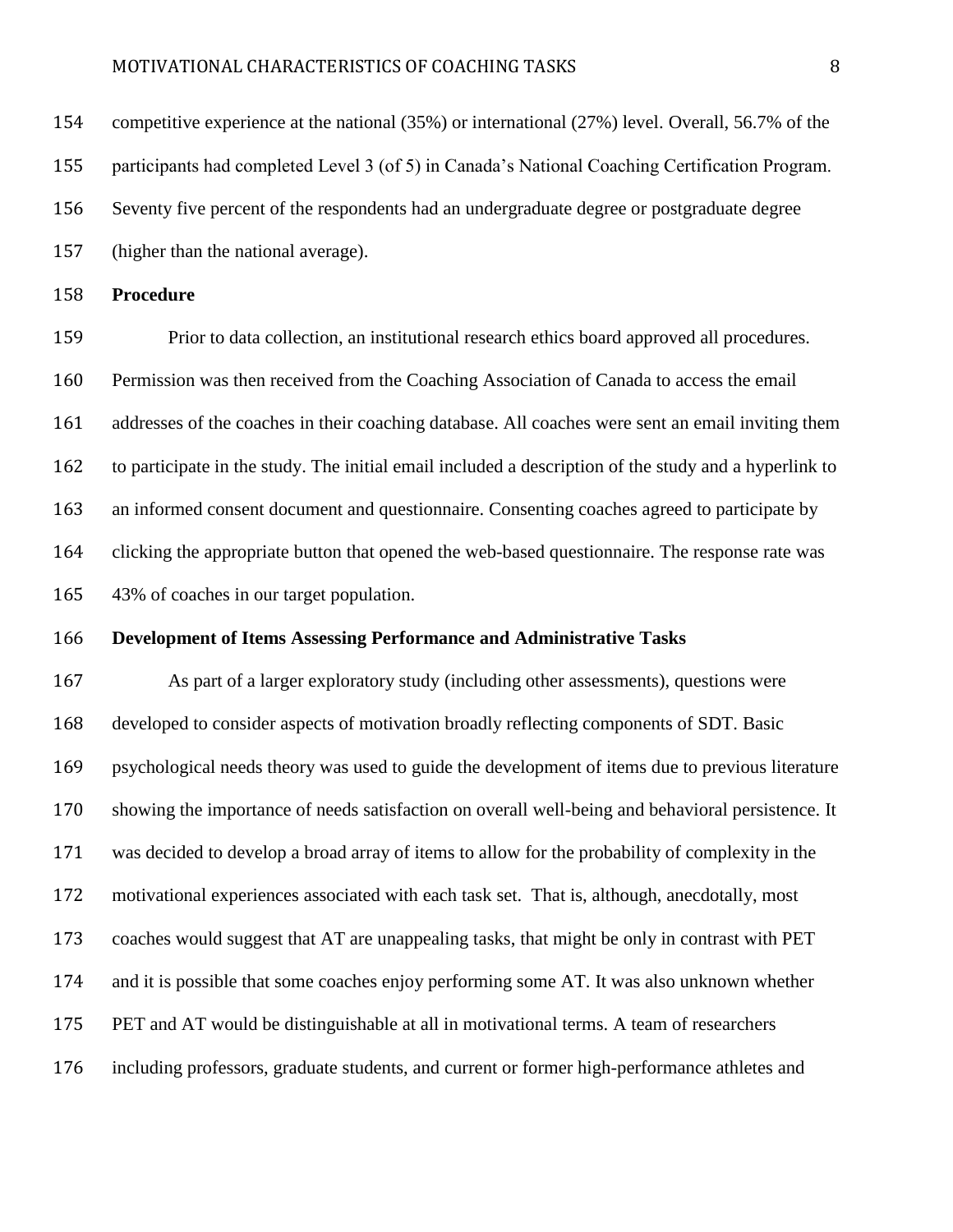coaches developed the proposed items. These items were developed in consideration of previous literature and athletes' and coaches' experiences in the coaching environment. Once the items had been developed, the same group conducted a preliminary assessment of the items.

 To ensure the items that were developed were relevant to coaches' experiences, it was deemed particularly important to include coaches in the process of developing them. This was a collaborative process. One of the higher level purposes of the research was to study the status of coaches in Canada. From a pure academic perspective, research and practitioner collaborations can be challenging to negotiate. In this process the coaches involved in the consultation took exception to being asked about competence for PET, and they felt the questions were likely to result in losing respondent confidence in the credibility of the study. In short, they unanimously regarded the questions as 'stupid'. Therefore, to preserve the opportunity to investigate other aspects of the tasks, those questions were dropped. Consequently, more aspects of AT are addressed than PET.

 A series of 21 items were developed to assess the motivational experiences associated with AT, and a further 12 items were developed to assess the motivational experiences associated with PET. The items, their means, and standard deviations are presented in Table 1. The resulting items were subjected to exploratory factor analysis (EFA) to search for any patterns that might represent a structure for understanding the motivational experiences of PET and AT respectively. A successful EFA was to be followed up with a structural modeling approach to CFA addressing both tasks simultaneously, and then examining relationships with stress and intentions.

 Intention to continue coaching was assessed with a single item: "How much longer do you intend to coach?" Response format included 6 choices ranging from <2 years, 2-4 years, 4-6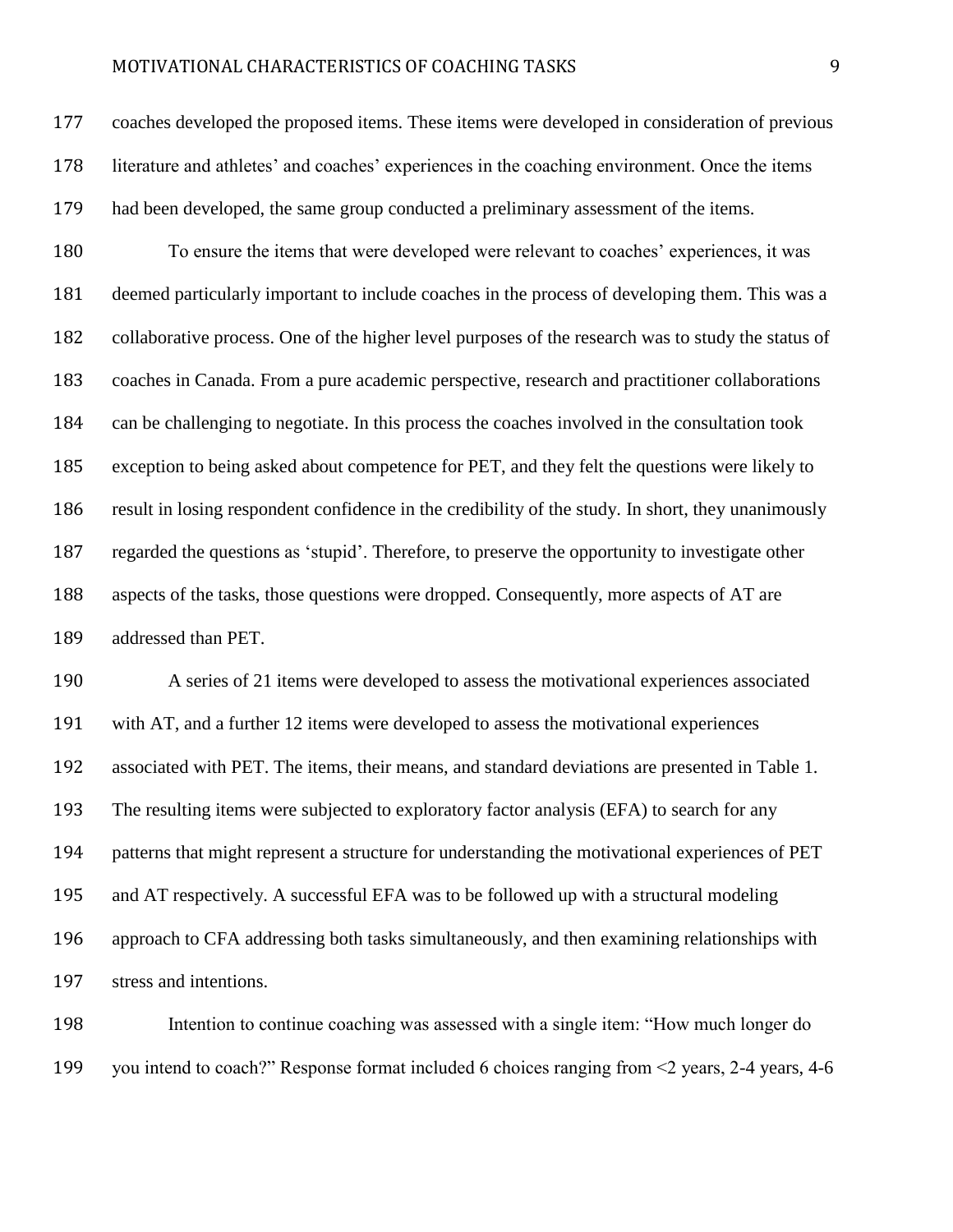years, 6-8 years, over 8 years and not sure. (Those responding 'not sure' were excluded from analyses considering this variable). A second question asked "How much longer to you plan to remain in this [*current*] position" with the same responses.

 Perceived stress was assessed with the 10-item Perceived Stress Scale (Cohen, Kamarck, & Mermelstein, 1983). Questions included, "In the last month, how often have you been upset because of something that happened unexpectedly?" and "In the last month, how often have you felt that you were unable to control the important things in your life?" Responses were on a 5- 207 point Likert scale from 0 (Almost never) to 4 (Very often). Cohen et al. (1983) reported internal consistency >.8 for all scales, and theoretically expected relationships with depressive symptoms, physical symptoms, as well as increased likelihood of seeking health care among students who had completed the questionnaire, suggesting clinical influence. This instrument was deemed to 211 be appropriate in view of the concerns about work-life balance among coaches (Knight et al., in press).

### **Analysis and Results**

### **Exploratory Analysis of Evidence for Motivational Structure**

 To look for any pattern of motivational experiences with PET and AT, two separate exploratory factor analyses (EFA) were conducted, one for AT and one for PET. Several items were reverse scored to address wording contrary to the majority of items. These are marked with an asterisk in the tables. The data analysis proceeded in stages. First, the descriptive statistics associated with the items were examined for suitability for EFA. Second, principal components 220 analysis (PCA) was conducted with direct oblimin transformation (delta=0) to reduce the items to a smaller number of interpretable factors. The number of factors was determined by joint consideration of the Kaiser-Guttman rule (eigenvalues >1.0) and Cattell's (1978) scree plot.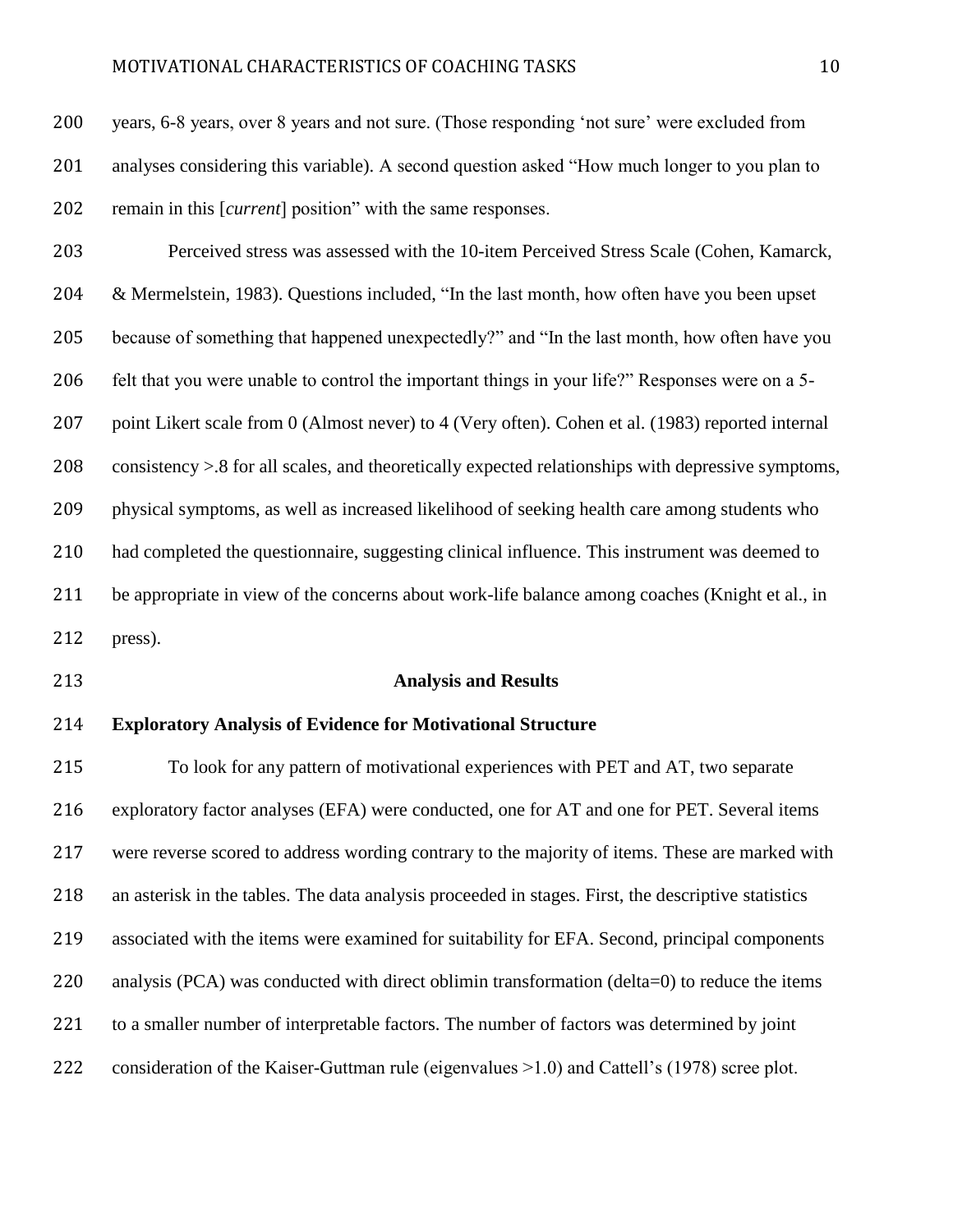| 223 | Thurstone's principle of simple structure using a pattern coefficient of $[0.3]$ as the lower bound of |
|-----|--------------------------------------------------------------------------------------------------------|
| 224 | meaningfulness per factor and interpretability of the solution and parallel analysis were used to      |
| 225 | determine the final solution. Finally, internal consistency estimates (Cronbach's alpha, 1951)         |
| 226 | were calculated for the items comprising factors retained in the EFA solution.                         |
| 227 | Table 1 shows the factor loadings and other descriptive statistics for PET. Three                      |
| 228 | interpretable factors were extracted accounting for 64.52% of the variance with eigenvalues of         |
| 229 | 3.80, 2.62, and 1.33 respectively. These three factors were interpretable as: "personal                |
| 230 | satisfaction," "time conflict," and "autonomy." For PET, Cronbach's alphas were acceptable for         |
| 231 | personal satisfaction and for time conflict. The descriptive statistics for each of the factors        |
| 232 | reported in Table 1 reflect these final item groupings subsequent to the reliability analysis.         |
| 233 | Table 2 shows the results for the AT. Six interpretable factors were extracted accounting              |
| 234 | for 65.45% of the variance, with eigenvalues of 5.20, 2.95, 1.92, 1.46, 1.20, and 1.00                 |
| 235 | respectively. These six factors can be interpreted as: "personal satisfaction," "time conflicts,"      |
| 236 | "effort/pride," "autonomy," "competence," and "job requirements." For the AT factors,                  |
| 237 | Cronbach's alphas were also acceptable. Summary statistics are presented in Table 2.                   |
| 238 | <b>Confirmatory Factor Analysis of PET and AT Factors Together</b>                                     |
| 239 | Structural equation models (SEM) were conducted in Mplus 7 (Muthen & Muthen 2012),                     |
| 240 | using the full information maximum likelihood (FIML) method to estimate model parameters.              |
| 241 | FIML estimation uses all available data for each variable to generate parameter estimates; it does     |
| 242 | not delete incomplete cases, resulting in parameter estimation based on all cases (Kline, 2011).       |
| 243 | Data was available for 556 cases from which the analyses were conducted.                               |
| 244 | First a CFA model (i.e., measurement model) was conducted to confirm the latent factor                 |
| 245 | structure from the EFA analyses. The initial testing of the CFA model resulted in the deletion of      |
|     |                                                                                                        |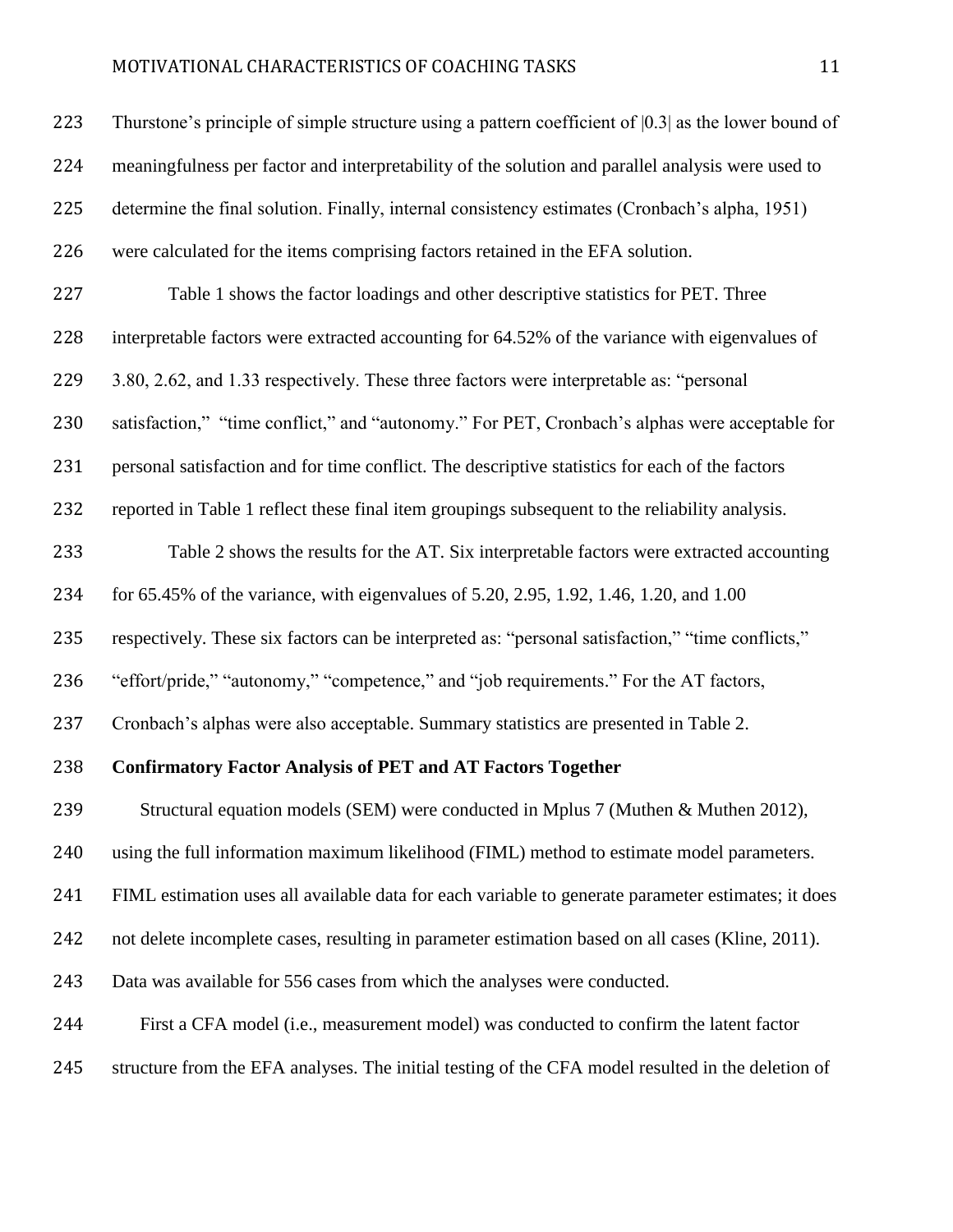| 246 | four items due to low factor loadings and face validity of the items in consideration of the latent |
|-----|-----------------------------------------------------------------------------------------------------|
| 247 | factor. For AT satisfaction, "Of all the things I do in my job, performing the administrative tasks |
| 248 | is what I do best" was removed. For AT effort, "I try to do the administrative tasks to the best of |
| 249 | my ability," was removed. For AT and PET time conflict, "There is sufficient time in my weekly      |
| 250 | schedule to focus on tasks that relate directly to the administration/performance-enhancement       |
| 251 | training of my athletes/team," were removed. The model fit indices for the final CFA model ( $N =$  |
| 252 | 556) were as follows: $\chi^2$ = 757.49, p = .000; RMSEA = .05 (.04 - .05); CFI = .93, SRMR = .06.  |
| 253 | Figure 1 shows the final CFA measurement model and standardized estimates. Correlations             |
| 254 | among the emergent factors are provided in Table 3.                                                 |
| 255 | <b>Relationship of Emergent Structural Factors to Stress and Intentions</b>                         |

 Next, three structural models assessed the contribution of AT and PET motivational characteristics on PSS, intentions to continue coaching, and intentions to continue in their current position, respectively. Separate structural models were conducted because of low correlations between PSS and intentions. PSS and intention variables were regressed on all latent factors: PET autonomy, PET Satisfaction, PET time constraints, AT time constraints, AT effort, AT autonomy, AT competence, AT satisfaction, AT job requirements. Table 4 displays the standardized estimates for the structural models. Significant positive predictors of coaches' perceived stress were AT time constraints and AT job requirements. AT competence was significantly negatively associated with stress. This model accounted for 31% of the variance 265 perceived stress,  $\chi^2 = 785.71$ , p = .000; RMSEA = .05 (.04 - .05); CFI = .93, SRMR = .06. Significant positive predictors of intentions to continue coaching were PET satisfaction, AT time constraints, and AT autonomy. AT competence was significantly negatively associated with intentions to continue coaching. This model accounted for 9% of the variance of intentions to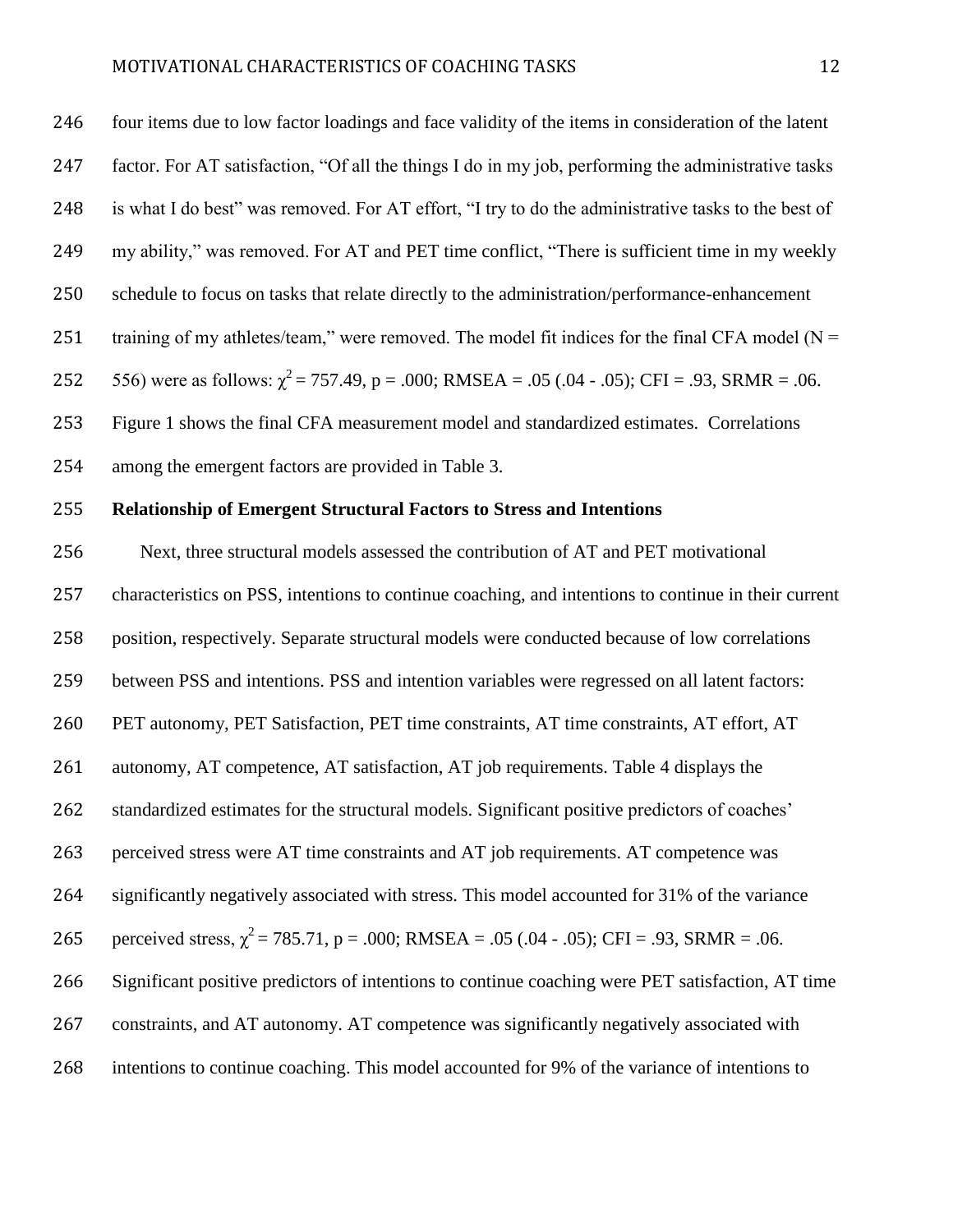| 269 | continue coaching, $\chi^2$ = 790.79, p = .000; RMSEA = .04 (.03 - .05); CFI = .93, SRMR = .06. One      |
|-----|----------------------------------------------------------------------------------------------------------|
| 270 | significant positive predictor of intentions to continue in this position was identified: PET            |
| 271 | satisfaction. This model accounted for 3% of the variance of intentions to continue in this              |
| 272 | position. $\chi^2$ = 822.33, p = .000; RMSEA = .04 (.04 - .05); CFI = .92, SRMR = .06.                   |
| 273 | <b>Discussion</b>                                                                                        |
| 274 | The purposes of this paper were, (a) to assess motivational experiences of performance                   |
| 275 | enhancement tasks (PET) and administrative tasks (AT), and; (b) to examine the relationships of          |
| 276 | emergent motivational experiences of each task type to coaches' perceived stress and intentions          |
| 277 | to continue coaching. To accomplish these purposes, first, a set of items depicting possible             |
| 278 | motivational characteristics for each set of tasks were developed preliminarily and assessed in          |
| 279 | terms of motivational implications by EFA (separately) followed by CFA (simultaneously).                 |
| 280 | Second, the relationships between the resulting factors and the three dependent variables of             |
| 281 | interest were assessed using SEM.                                                                        |
| 282 | Three factors were generated for motivational experiences of PET reflecting the ideas of                 |
| 283 | autonomy, time conflict, and satisfaction, and six factors were generated for motivational               |
| 284 | experiences of AT additionally including competence, effort, and job requirements. The CFA               |
| 285 | supported the idea that AT and PET comprise different aspects of coaching, and that                      |
| 286 | characteristics of each task set differentially relate to stress and to a lesser extent to intentions to |
| 287 | continue coaching.                                                                                       |
| 288 | The findings of this study are consistent with SDT. However, the resulting factors                       |
| 289 | describing PET and AT, although informed by psychological needs theory, did not reproduce                |
| 290 | factors representing the psychological needs exactly. Of course, in the case of PET, a priori            |
| 291 | constraints prevented the emergence of competence. However, autonomy did emerge for both                 |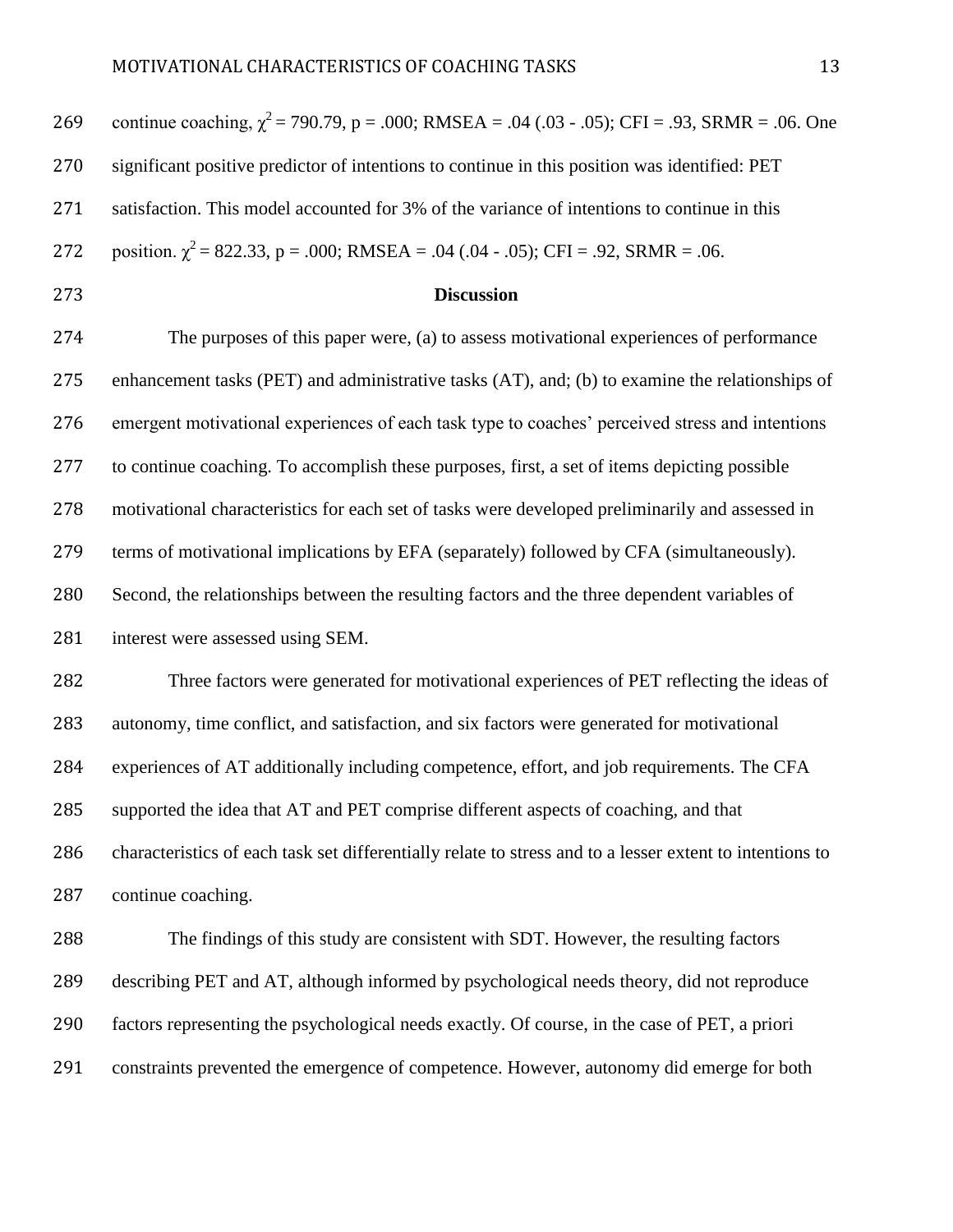PET and AT. The other factors seem more related to consequences of the tasks (e.g., satisfaction) and might reflect behavioral regulations. Behavioral regulations were not assessed in this study. But, the results suggest that although PET and AT are clearly separable, the reasons for their performance probably have to be considered separately from the consequences of their performance. Recently, Prentice, Halusic, and Sheldon (2014) have proposed that needs can serve both as requirements and as motives. In particular, the current results support the idea that people do not feel good or thrive when the basic experiences are not met, possibly resulting stress and intentions to seek other experiences.

 Generally, acceptable factor structures underpinning the motivational characteristics of AT and PET were discovered that link well to self-determination theory. This allows for the comparison of the quality of the motivation for performing each type of coaching task, and it can be seen that satisfaction and autonomy are higher for PET and time conflict is lower than for AT. For AT, effort and competence scores are high, suggesting that coaches feel prepared to engage in AT, so AT are not posing an unreasonable challenge to them, but the satisfaction associated with AT is much lower than for PET. Furthermore, AT competence is negatively related with perceived stress and intentions to continue, providing some novel evidence of complex motivational influences and effects of these tasks. SDT proposes that contexts that facilitate satisfaction of basic needs will increase satisfaction and produce more effort on a task (Deci & Ryan, 2008). Personal satisfaction is one of the key outcomes of more self-determined motivation and is believed to lead to enhanced self-determination and task persistence (Vansteenkiste, Simons, Lens, Deci, & Sheldon, 2004). Performing AT seems to pose time conflicts with performing PET, for which the coaches do experience higher autonomy and satisfaction. The relatively lower scores on time conflict for PET than AT suggest that the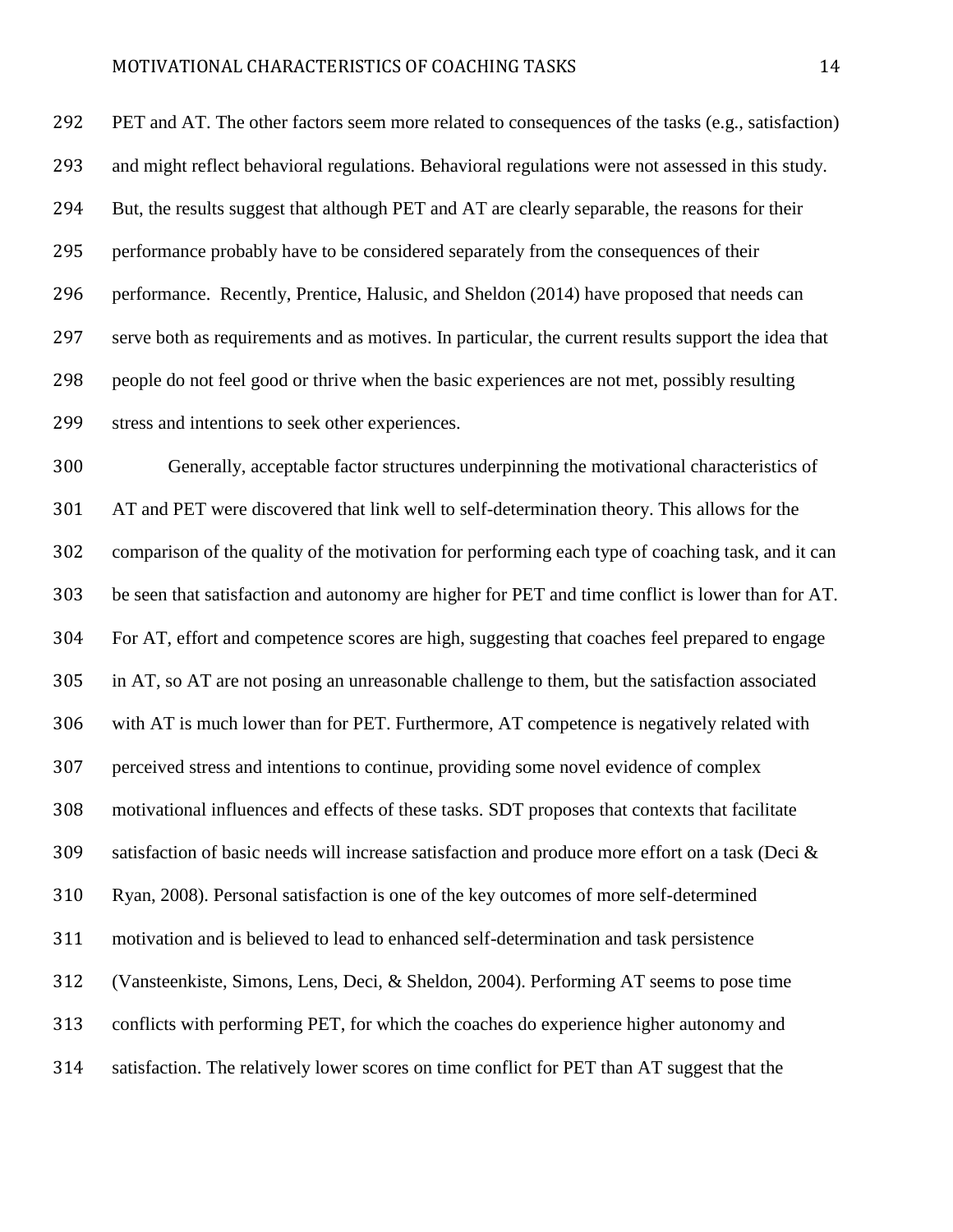'conflict' is attributed to the AT, not the PET, when obviously it is doing both that actually poses the conflict. This finding is supported by the positive association of AT time conflict with stress and the lack of relationship between stress and PET time conflict. Such findings suggest that coaches might view AT tasks as outside the coaching role, whereas PET tasks are essential. Future research examining coaches' perceptions of their roles and work-environment might help shed further light on this distinction.

 AT competence was negatively associated with stress, suggesting that those who feel more competent at AT experience less associated stress. Zero order correlations showed that AT competence was positively associated with PET satisfaction, AT satisfaction, and AT effort, and negatively associated with PET time conflict. This is the first evidence that it is probably *not* strictly competence that is the limiting factor for performing AT, autonomy is also important, and there are complex relationships between the two tasks. One could speculate that providing coaches with higher experiences of autonomy regarding the completion of AT tasks might be more appealing. Redesigning coaching job descriptions to clearly articulate AT demands, or constructing coaching teams dividing out the AT demands might also be beneficial.

 SDT hypothesizes that when there is higher autonomy there should be higher task satisfaction (Vansteenkiste, Niemec, & Soenens, 2010). We found higher autonomy for AT (the less appealing task) was associated with intentions. There was no relationship for PET autonomy, possibly due to low variation. PET autonomy and AT autonomy had significant negative correlations with time conflict, and with stress in the structural equation model. 335 Furthermore, PET and AT time conflict are significantly associated with each other ( $r=76$ ), as would be expected. However only AT time conflict was associated with higher stress, not PET, suggesting a definite hierarchy in task preference. From a practical standpoint, it appears that the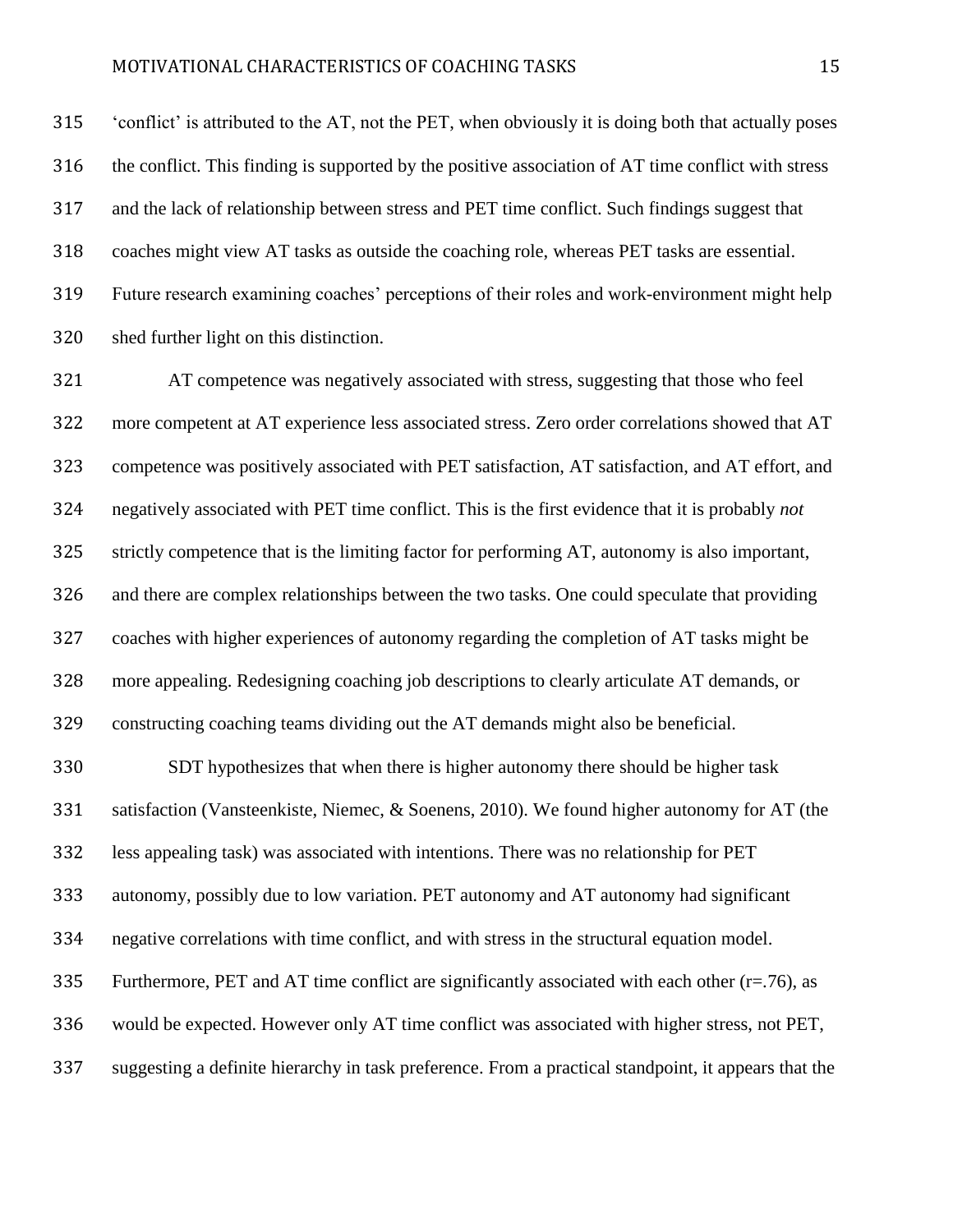job descriptions and expectations of professional coaches could be better structured to ensure that sufficient time is allocated to AT to reduce time-conflict with PET. This is consistent with the suggestions of Gilbert and Trudel (2004) who hypothesized that it is the lack of job structure in coaching that leads to time-conflict.

 Anecdotally, it is acknowledged that most high-performance coaches would engage solely in PET if they could. However, AT effort had a strong positive correlation with AT satisfaction and a small correlation with PET satisfaction. These results suggest that those coaches who put more effort into AT experience more satisfaction from AT as well as from PET tasks, with no empirical effect on time conflict, suggesting that time on task and effort on task might be different. Therefore, the implementation of structured job expectations linked to reward (i.e., contracted expectations and association with salary) might be a way to reduce stress associated with non-preferred tasks (Siegrist, 1996) by helping coaches to understand the breadth of the work expectations and appropriate time allocation of a competitive coach (Mallett & Côté, 2006; Cunningham & Dixon, 2003). If coaches regarded AT, in addition to PET, as an essential part of the job and had appropriate behavioral expectations, they might perceive less time- conflict between the two sets of tasks even though they retain higher preference for PET. PET autonomy and AT autonomy were positively correlated with each other, negatively associated with stress, and negatively correlated with time conflict in both domains (PET and AT). AT autonomy was uniquely associated with AT satisfaction (but not PET satisfaction), and PET autonomy was similarly associated with PET satisfaction (but not AT satisfaction). This is

clear evidence that AT and PET are distinct task categories. The association between autonomy

and satisfaction in both task domains is consistent with SDT (Deci & Ryan, 2008; Wilson &

Rodgers, 2002).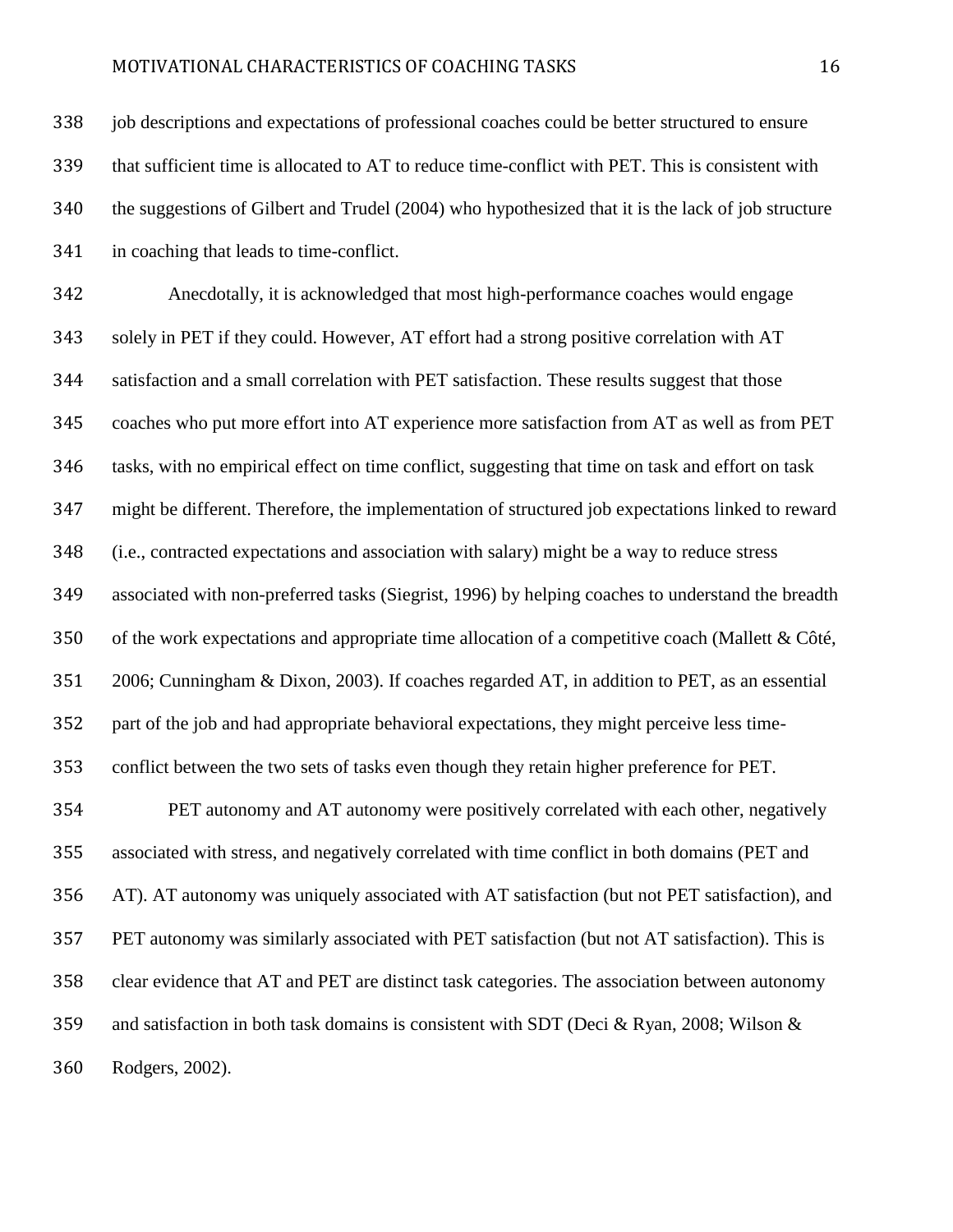The purpose of the CFA was to examine the nature of the motivational experiences underpinning PET compared to AT tasks. Again, on the advice of our expert panel of coaches who reviewed earlier iterations of the intended instrument, no items relating to competence for performing PET were included in this study of high performance coaches because the experts felt this would impair the credibility of the entire study. This is an important limitation of our study. Coaches consulted in item development experienced being asked if they were competent at coaching skills to be unflattering and surprising, and advised that such questions could result in coaches refusing to respond because of lost credulity for the relevance of the whole study. Future studies of a broader population of coaches including inexperienced or novice coaches would likely benefit from assessment of competence for performing PET.

 In terms of intentions to continue in the *current coaching position*, the only association was with PET satisfaction. However, in addition to PET satisfaction, AT autonomy was related (but weakly) to intentions to *continue coaching in general*. There appears to be a critical influence of PET satisfaction, which is not surprising given that the focus of high performance coaches is usually upon performance enhancement. However, autonomy over AT also appears to be related to intentions to continue coaching as a career. Some realization that AT are required in career high-performance coaches, along with enough structure to reduce time-conflict between AT and PET might result in higher coach satisfaction, lower stress, and better retention. An unexpected finding was the positive association of AT time conflict with intentions to continue coaching. This might arise because coaches experiencing extensive time conflict are likely to be coaches with more complex jobs who perceive AT as critical to advancing in coaching as a career. Although a low amount of variance in either type of intentions was accounted for, given the homogeneity of the sample and the exploratory nature of the study, encouraging evidence of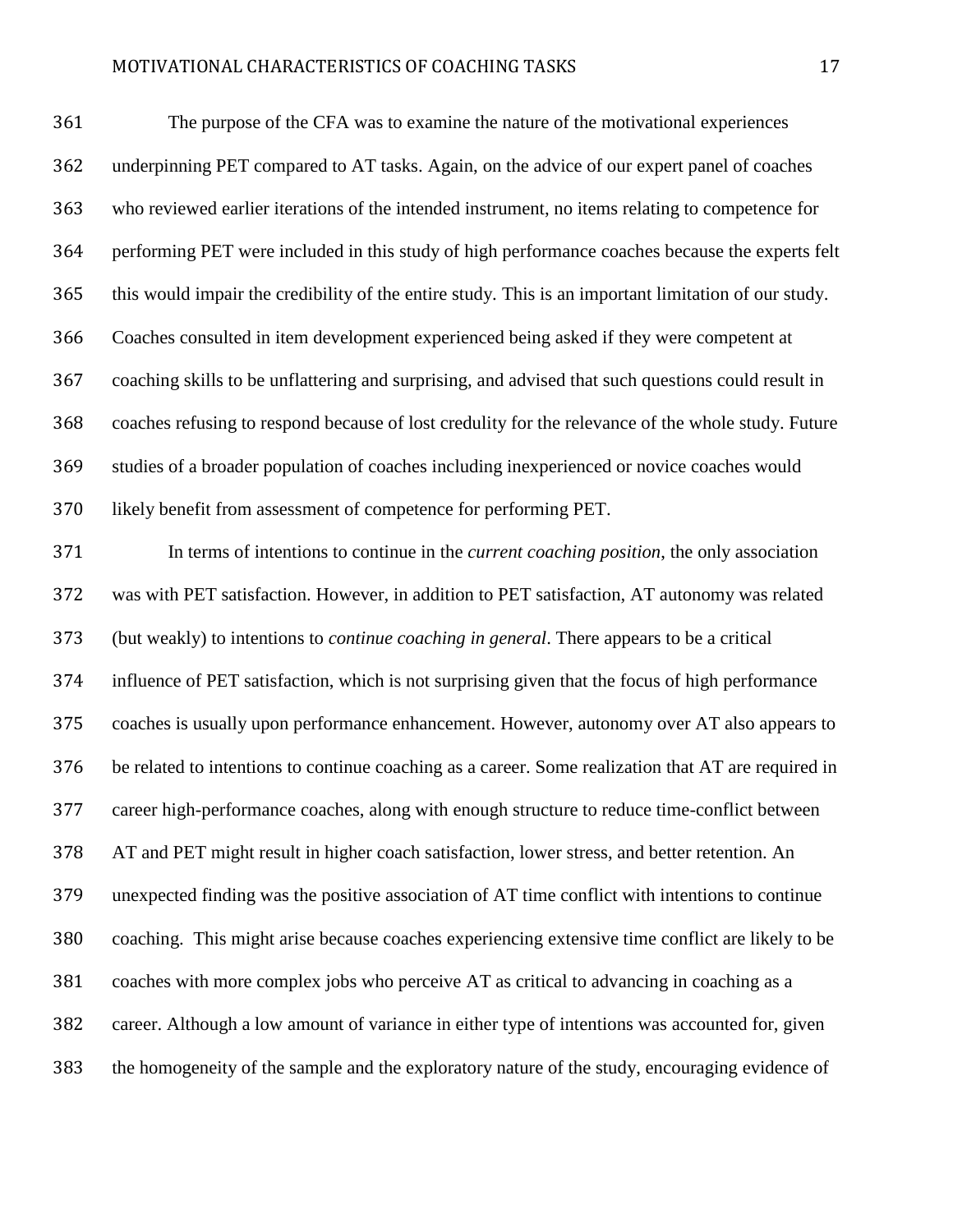the importance of distinguishing the influence of different tasks on coaches' experiences has clearly emerged.

 Coaching research has recognized the importance of performing AT in the role of the competitive coach (e.g., Inglis, Danylchuk, & Pastore, 1996; MacLean & Chelladurai, 1995; Dixon & Warner, 2009) but until now there has been very little discussion of the motivational experiences of performing AT. Although our evidence concerning the coaches' competence for PET was inferred, the evidence that coaches are satisfied with their PET and feel in control of them was strong. However, when asked about AT, their autonomy and satisfaction levels were only slightly lower. The current study provides novel evidence that coaches do feel competent for performing AT and do derive some satisfaction from them, especially if they are expending some effort on them.

 There are some important limitations to consider in the interpretation of the data presented here. First, despite a large and heterogeneous sample of high performance coaches, the design is limited to cross-sectional consideration and so the direction of the relationships emerging cannot be determined. Also, despite the large sample, it was not large enough to permit sample splitting for the EFA and CFA. There is a need for future measurement work to further elucidate motivational structures associated with PET and AT. Future research should address both developing and high performance coaches and therefore credibly include assessments of competence for PET. Less accomplished coaches might display different scores on the factors identified here, and different relationships between the factors and intentions to continue in the profession. Finally, more precise and proximal outcome variables could be assessed to determine the short and long term effects of PET and AT experiences on coaches' career decisions.

#### **Conclusion**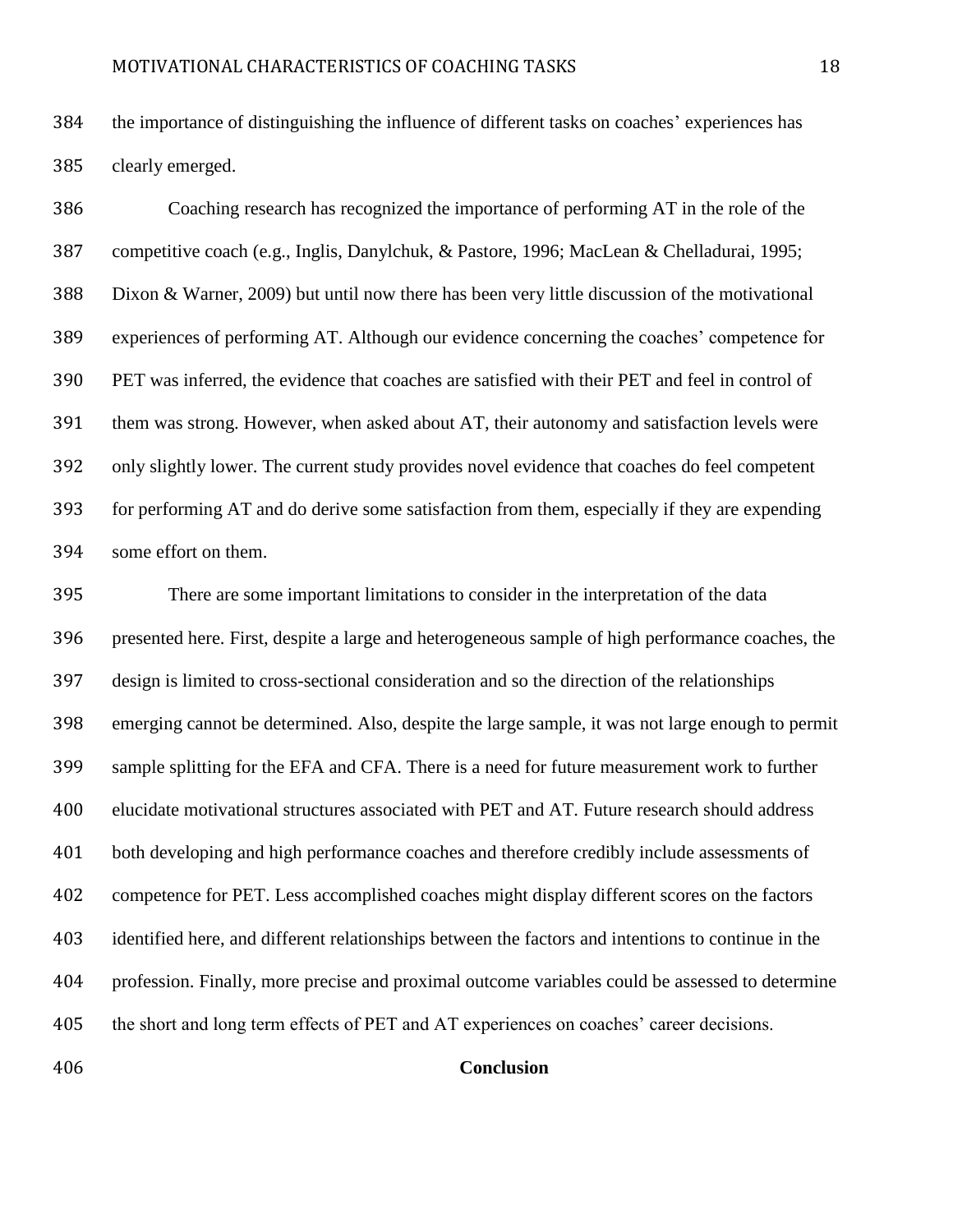| 407 | The current results show that AT can be a source of job satisfaction for coaches when             |
|-----|---------------------------------------------------------------------------------------------------|
| 408 | they are associated with effort. However, time conflict between PET and AT is a source of         |
| 409 | stress. Low autonomy for AT is associated with lower intentions to continue coaching. It is       |
| 410 | possible that the time-conflict between PET and AT could be resolved through either clearer job   |
| 411 | expectations and appropriately structured job descriptions, or alternatively through provision of |
| 412 | support for the least preferred tasks: AT (Allen & Shaw, 2009; Inglis, Danylchuk, & Pastore,      |
| 413 | 1996; MacLean & Chelladurai, 1995). The results clearly show that perceived autonomy for both     |
| 414 | PET and AT are important correlates of lower perceived stress and of more positive intentions to  |
| 415 | continue coaching in general and in a coaches' current position. The results reveal a complex     |
| 416 | picture of motivational characteristics of PET and AT, with evidence of satisfaction for          |
| 417 | performing both. Theoretical interpretation supports the general tenets of SDT, and future        |
| 418 | research could take a primarily theoretical approach to complement this more practical approach.  |
| 419 |                                                                                                   |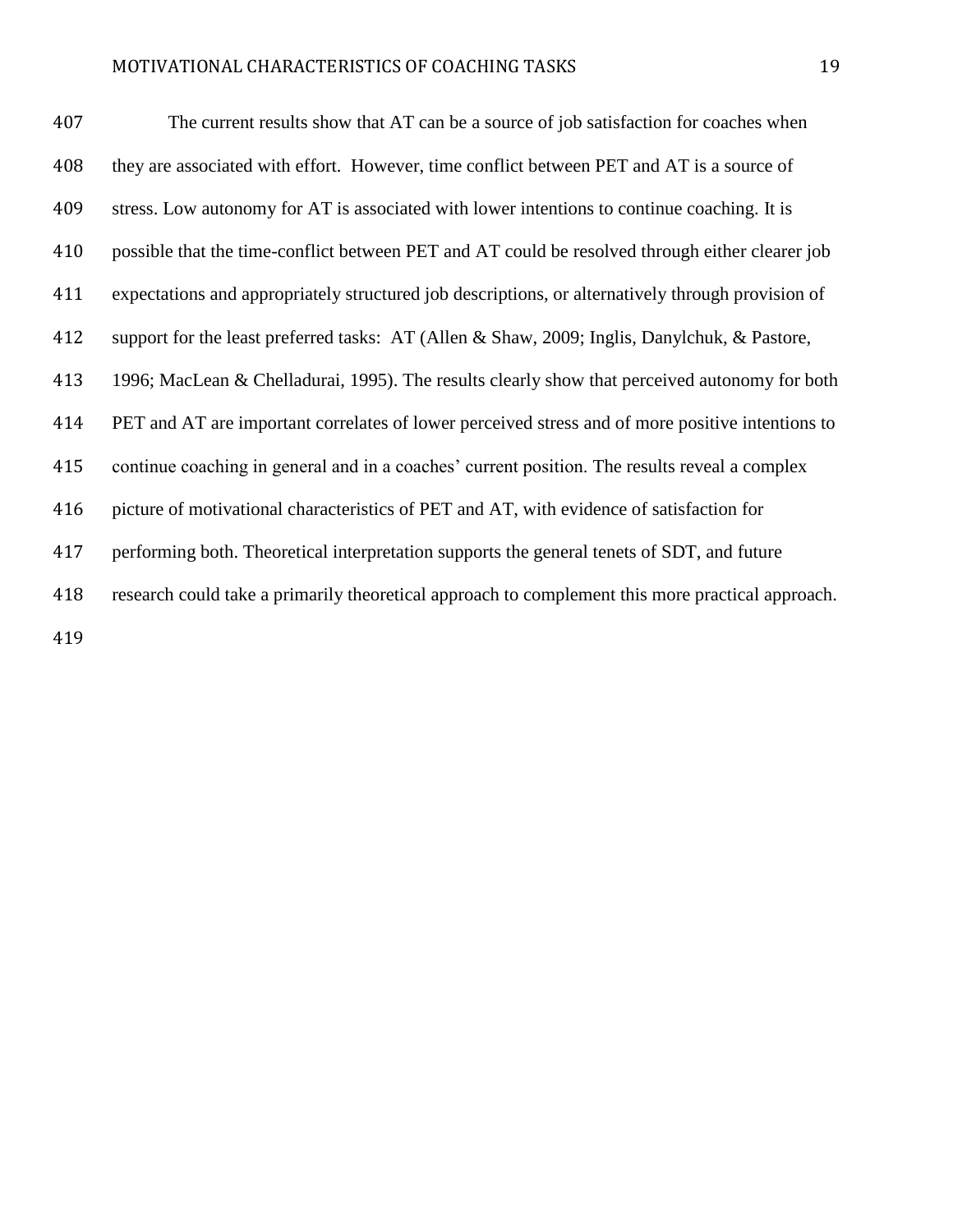| 420 | <b>References</b>                                                                                |
|-----|--------------------------------------------------------------------------------------------------|
| 421 | Allen, J. B., & Shaw, S. (2009). Women coaches' perceptions of their sport organizations' social |
| 422 | environment: Supporting coaches' psychological needs? The Sport Psychologist, 23, 346-           |
| 423 | 366. doi:10.1016/j.smr.2009.03.005.                                                              |
| 424 | Amorose, A. J. (2007). Coaching effectiveness: Exploring the relationship between coaching       |
| 425 | behavior and self-determined motivation. In M. S. Hagger, & N. L. D. Chatzisarantis              |
| 426 | (Eds.) Intrinsic motivation and self-determination in exercise and sport (pp. 209-227).          |
| 427 | Champaign, IL: Human Kinetics.                                                                   |
| 428 | Banak, H., Sabiston, C. M., & Bloom, G. (2011). Paralympic athletes' perceptions of coach        |
| 429 | autonomy and intrinsic motivation. Research Quarterly for Exercise & Sport, 82, 722-730.         |
| 430 | Bartholomew, K.J., Ntoumanis, N., & Thogersen-Ntoumanis. C. (2010). The controlling              |
| 431 | interpersonal style in a coaching context: Development and initial validation of a               |
| 432 | psychometric scale. Journal of Sport & Exercise Psychology, 32, 193-216.                         |
| 433 | Boyce, B. A., Gano-Overway, L. A., & Campbell, A. (2009). The perceived motivational             |
| 434 | climate's influence on goal orientations, perceived competence, and practice strategies          |
| 435 | across the competitive athletic season. Journal of Applied Sport Psychology, 21, 381-394.        |
| 436 | doi: http://dx.doi.org/10.1080/10413200903204887                                                 |
| 437 | Cohen, S., Kamarck, T., & Mermelstein, R. (1983). A global measure of perceived stress.          |
| 438 | Journal of Health and Social Behavior, 24, 385-396. doi: http://dx.doi.org/10.2307               |
| 439 | /2136404                                                                                         |
| 440 | Cunningham, G., & Dixon, M. (2003). New perspectives concerning performance appraisals of        |
| 441 | intercollegiate coaches. Quest, 55, 177-192. doi:10.1080/00336297.2003.10491798.                 |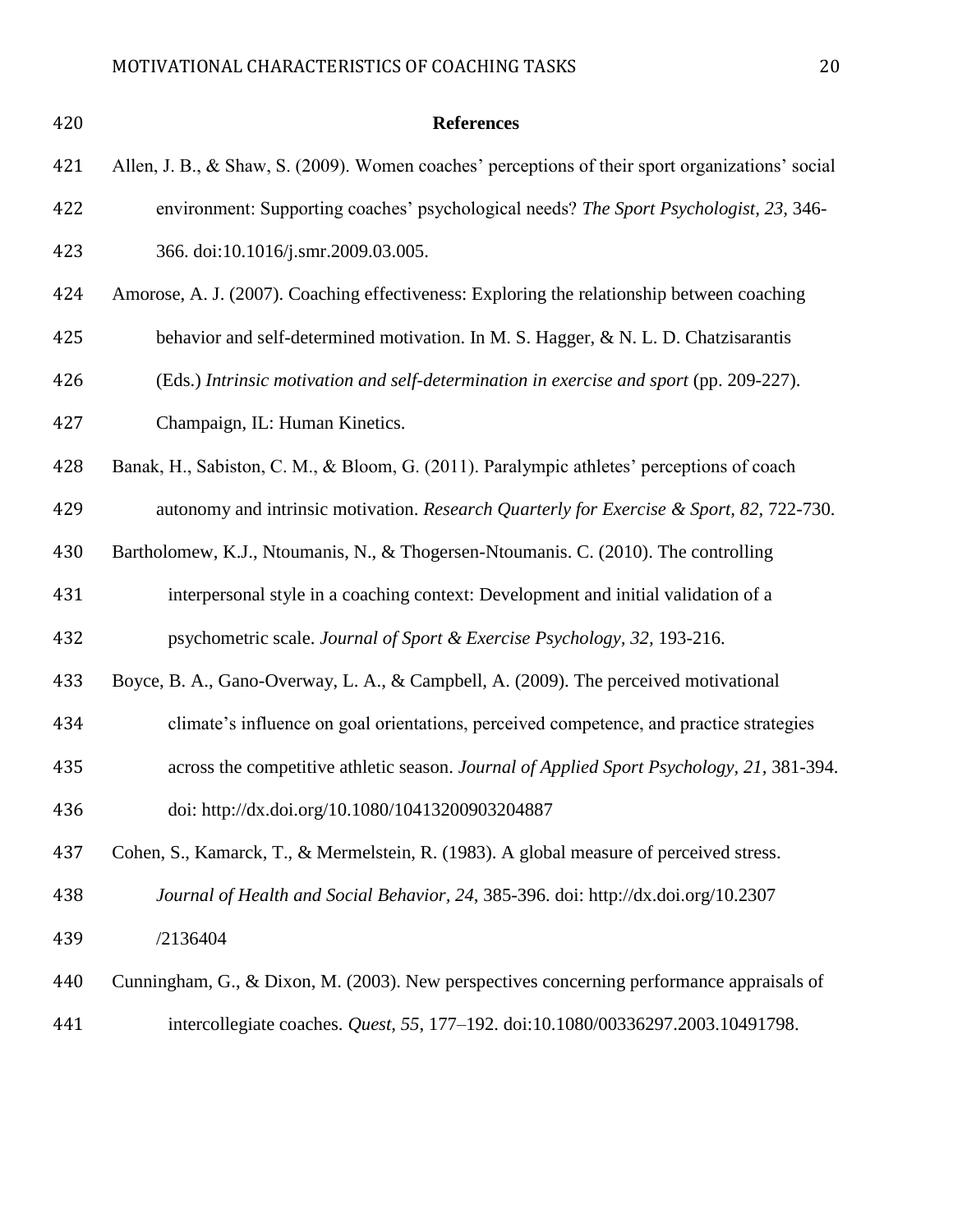- Deci, E. L., & Ryan, R. M. (1991). A motivational approach to self: Integration in personality. In
- R. Dienstbier (Ed.), *Nebraska symposium on motivation: Perspectives on motivation, Vol.*
- *38* (pp.237-288). Lincoln, NE: University of Nebraska Press.
- Deci, E. L., & Ryan, R. M. (2008). Facilitating optimal motivation and psychological well-being
- across life's domains. *Canadian Psychology, 49*, 14-23. doi:http://dx.doi.org/10.1037 /0708-
- 5591.49.1.14
- Dixon, M. A., & Warner, S. (2009). Employee satisfaction in sport: Development of a multi-dimensional model in coaching. *Journal of Sport Management, 24,* 139-168.
- Fernet, C., Senécal, C., Guay, F., Marsh, H., & Dowson, M. (2008). The Work Tasks Motivation
- Scale for Teachers (WTMST). *Journal of Career Assessment, 16*, 256-279. doi: http://dx.doi.org/10.1177/1069072707305764
- Fletcher, D., & Scott, M. (2010). Psychological stress in sports coaches: A review of concepts, research, and practice. *Journal of Sports Sciences, 28*, 127-137.
- Gagne, M., & Deci, E. L. (2005). Self-determination theory and work motivation. *Journal of Organizational Behavior, 26,* 331-362. doi:http://dx.doi.org/10.1002/job.322
- Gilbert, W. D., & Trudel, P. (2004). Role of the coach: How model youth team and sport coaches frame their roles. *The Sport Psychologist, 18*, 21-43.
- Gillet, N., Vallerand, R. J., Amoura, S., & Baldes, B. (2010). Influence of coaches' autonomy
- support on athletes' motivation and sport performance: A test of the hierarchical model of
- intrinsic and extrinsic motivation. *Psychology of Sport and Exercise, 11,* 155-161.
- doi:http://dx.doi.org/10.1016/j.psychsport.2009.10.004
- Goodger, K., Gorely, T., Lavallee, D., & Harwood, C. (2009). Burnout in sport: A systematic
- review. *The Sport Psychologist, 21,* 127-151.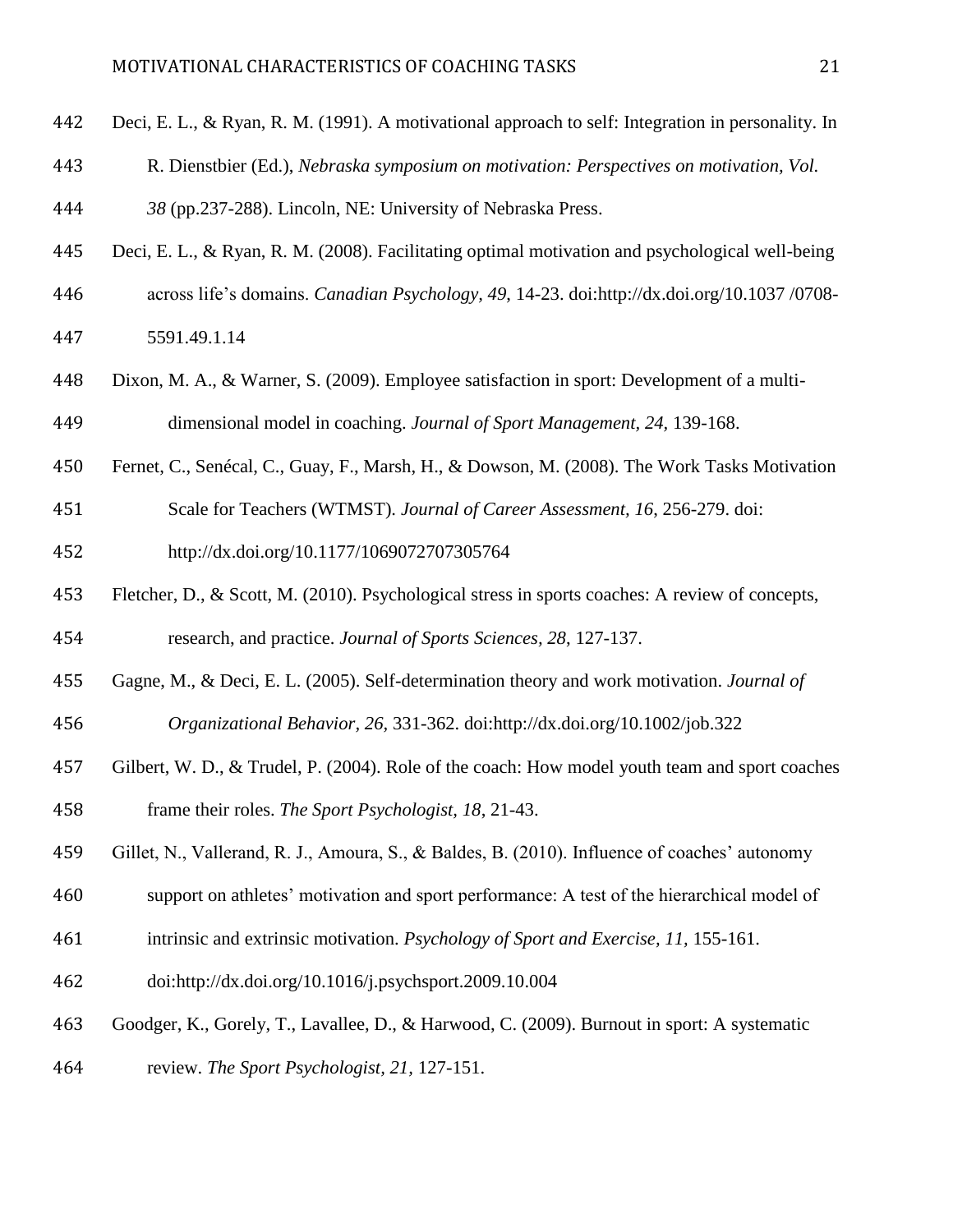- Inglis, S., Danylchuk, K. E., & Pastore, D. (1996). Understanding retention factors in coaching
- and athletic management positions. *Journal of Sport Management, 10*, 237-249.
- doi:10.1177/019372396020004005.
- Jowett, S. (2008). What makes coaches tick? The impact of coaches' intrinsic and extrinsic
- motives on their own satisfaction and that of their athletes. *Scandinavian Journal of*
- *Medicine & Science in Sports, 18*, 664-673. doi:10.1111/j.1600-0838.2007.00705.x.
- Keegan, R. J., Harwood, C. G.,.Spray, C. M., & Lavallee, D. E. (2009). A qualitative
- investigation exploring the motivational climate in early-career sports participants: Coach,
- parent and peer influences on sport motivation. *Psychology of Sport and Exercise, 10,* 361-
- 372. doi: 10.1016/j.psychsport.2008.12.003.
- 475 Kline, R. B. (2011). *Principles and practice of structural equation modeling* (3<sup>rd</sup> ed.). New York: Guilford.
- Knight, C. J., Reade, I. L., Selzler, A-M., & Rodgers, W. M. (2013). Personal and situational
- factors influencing coaches' perceptions of stress. *Journal of Sports Sciences, 31,* 1054-
- 1063. doi:10.1080/02640414.2012.759659.
- Knight, C. J., Rodgers, W. M., Reade, I. L., Mrak, J. M., & Hall, C. R. (in press). Coach
- transitions: Influence of interpersonal and work environment factors. *Sport, Exercise, and*
- *Performance Psychology.*
- Lonsdale, C., & Hodge, K. (2011). Temporal ordering of motivational quality and athlete
- burnout in elite sport. *Medicine and Science in Sports and Exercise, 43*, 913-921.
- Lonsdale, C., Hodge, K., & Rose, E. (2009). Athlete burnout in elite sport: A self-determination
- perspective. *Journal of Sports Sciences, 27*, 785-795. doi:http://dx.doi.org/10.1080
- /02640410902929366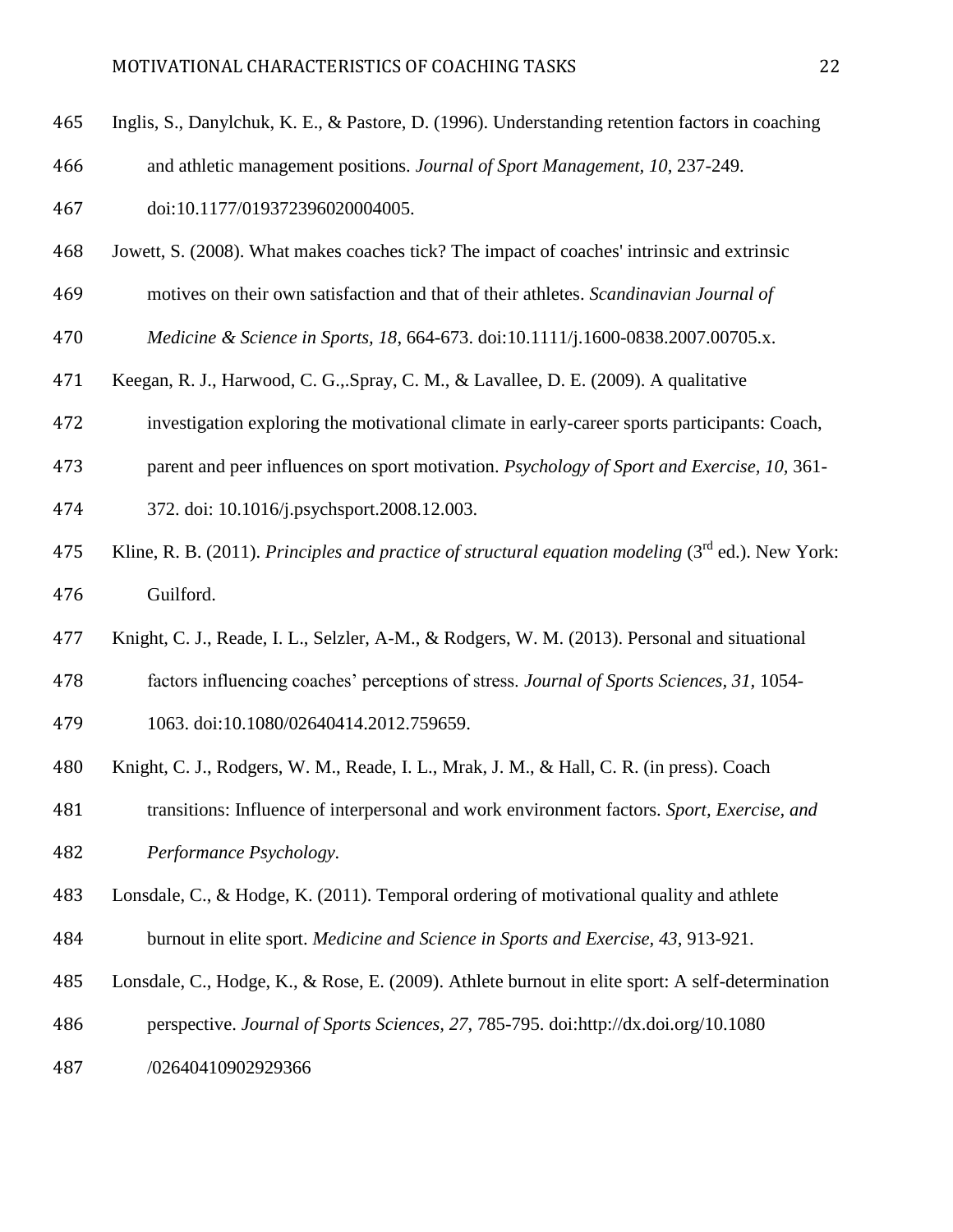- MacLean, J. C., & Chelladurai, P. (1995). Dimensions of coaching performance: Development of a scale. *Journal of Sport Management, 9,* 194-207.
- Mallett, C., & Côté, J. (2006). Beyond winning and losing: Guidelines for evaluating high performance coaches. *The Sport Psychologist, 20*, 213-221.
- McLean, K.N., & Mallett, C. J. (2011). What motivates the motivators? An examination of
- sports coaches. *Physical Education and Sport Pedagogy, 17,* 21-35. doi:http://dx.doi.org /10.1080/17408989.2010.535201
- McLean, K.N., Mallett, C. J., & Newcombe, P. (2012). Assessing coach motivation: The
- development of the coach motivation questionnaire (CMQ). *Journal of Sport & Exercise Psychology, 34,* 184-207.
- 498 Muthén, L. K., & Muthén, B. O. (2012). *Mplus user's guide* (7<sup>th</sup> ed.). Los Angeles: Muthén & Muthén.
- Potrac, P., Brewer, C., Jones, R., Armour, K., & Hoff, J. (2000). Toward a holistic understanding
- of the coaching process. *Quest, 52,* 186-199. doi: http://dx.doi.org/10.1080
- /00336297.2000.10491709
- Prentice, M., Halusic, M., & Sheldon, K.M. (2014). Integrating theories of psychological needs-
- as-requirements and psychological needs-as-motives: A two process model. *Social and*

*Personality Psychology Compass, 8,* 73-85. doi:10.1111/spc3.12088

- Ryan, R.M., & Deci, E.L. (2000). Intrinsic and extrinsic motivations: Classic definitions and new directions. *Contemporary Educational Psychology, 11,* 319-338.
- Ryan, R. M., & Deci, E. L. (2002). An overview of self-determination theory: An organismic-
- dialectical perspective. In E. L. Deci, E.L & R. M. Ryan (2002), *Handbook of Self-*
- 
- *Determination Research* (p. 3-36). Rochester, NY: The University of Rochester Press.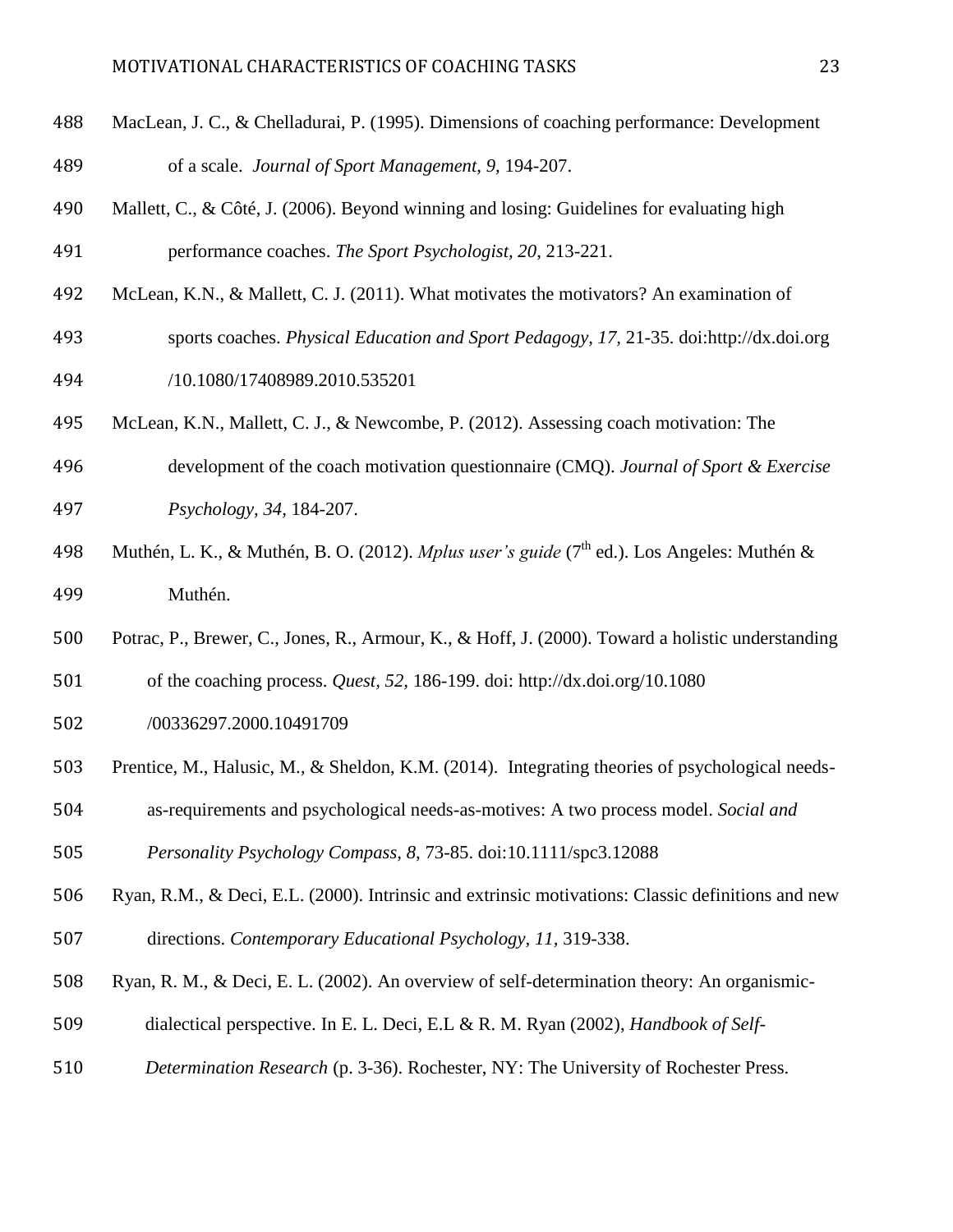| 511 | Siegrist, J. (1996). Adverse health effects of high effort / low reward conditions. Journal of |
|-----|------------------------------------------------------------------------------------------------|
| 512 | Occupational Health Psychology, 1, 27-41. doi:10.1037//1076-8998.1.1.27.                       |
| 513 | Stebbings, J., Taylor, I. M., Spray, C. M., & Ntoumanis, N., (2012). Antecedents of perceived  |
| 514 | coach interpersonal behaviors: The coaching environment and coach psychological well-          |
| 515 | and ill-being. Journal of Sport & Exercise Psychology, 34, 481-502.                            |
| 516 | Vallerand, R. J. (2008). On the psychology of passion: In search of what makes people's lives  |
| 517 | most worth living. Canadian Psychology, 49, 1-13. doi:http://dx.doi.org/10.1037 /0708-         |
| 518 | 5591.49.1.1                                                                                    |
| 519 | Vansteenkiste, M., Niemec, C., & Soenens, B. (2010). The development of the five mini-theories |
| 520 | of self-determination theory: An historical overview and future directions. In S.              |
| 521 | Karabenick, & T. Urban, (Eds.), The decade ahead: Theoretical Perspectives on                  |
| 522 | Motivation and Achievement, (pp. 105-165). New York: Emerald Group.                            |
| 523 | Vansteenkiste, M., Simons, J., Lens, W., Deci, E. L., & Sheldon, K. M. (2004). Motivating      |
| 524 | learning, performance, and persistence: The synergistic effects of intrinsic goal contents and |
| 525 | autonomy-supportive contexts. Journal of Personality and Social Psychology, 87, 246-260.       |
| 526 | doi:10.1037/0022-3514.87.2.246.                                                                |
| 527 | Washington, M., & Reade, I. (2013). Coach: The open systems manager. In P. Potrac, W. Gilbert  |
| 528 | and J. Denison (Eds) Routledge Handbook of Sports Coaching (pp. 297-308). New York:            |
| 529 | Routledge.                                                                                     |
| 530 | Wilson, P. M., & Rodgers, W. M. (2002). The relationship between exercise motives and          |
| 531 | physical self-esteem in female exercise participants: An application of self-determination     |
| 532 | theory. Journal of Applied Biobehavioral Research, 7, 30-43. doi:10.1111/j.1751-               |
| 533 | 9861.2002.tb00074.x.                                                                           |
|     |                                                                                                |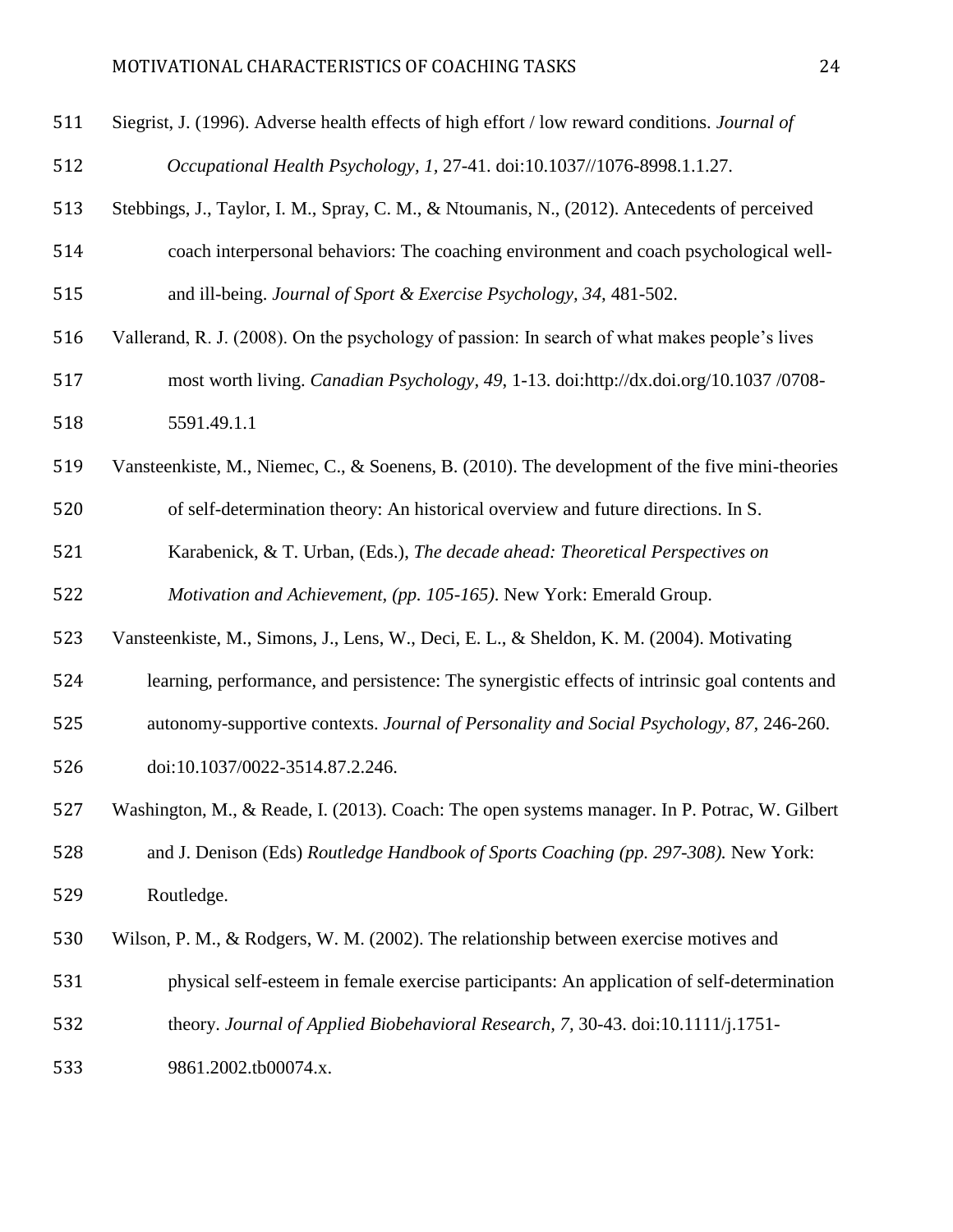# Table 1

# *Performance Enhancement Tasks*

| Item                                                                                                                                         | Factor 1<br>Pattern<br>coefficient                | Factor 2<br>Pattern<br>coefficient                 | Factor 3<br>Pattern<br>coefficient            |
|----------------------------------------------------------------------------------------------------------------------------------------------|---------------------------------------------------|----------------------------------------------------|-----------------------------------------------|
| S1. I experience a sense of personal satisfaction                                                                                            | .889                                              |                                                    |                                               |
| S2. I take a high degree of pride in how well I<br>perform                                                                                   | .818                                              |                                                    |                                               |
| S3. I find the tasks relating toPE to be<br>personally enjoyable/rewarding                                                                   | .795                                              |                                                    |                                               |
| S4. If my job description would allow it, I would<br>invest the majority of my time and energy into the<br>tasks                             | .792                                              |                                                    |                                               |
| S5. I really like doing the tasks that relate directly<br>to $\ldots$                                                                        | .784                                              |                                                    |                                               |
| TC1. Given my current job requirements, I rarely<br>feel I have sufficient time to adequately focus on<br>the tasks                          |                                                   | .840                                               |                                               |
| TC2. I feel that my performance on the tasks<br>relating directly to the PEsuffers because of<br>time conflicts with other aspects of my job |                                                   | .838                                               |                                               |
| TC3. I find that the  PE tasks conflict with my<br>other job responsibilities (e.g., administration)                                         |                                                   | .790                                               |                                               |
| $TC4^{\dagger}$ . There is sufficient time in my weekly<br>schedule to focus on tasks that relate directly to<br>PE.                         |                                                   | .619                                               |                                               |
| A1. I can choose to spend as much or as little time<br>as I want on the tasks associated with  PE                                            |                                                   |                                                    | .843                                          |
| A2. I feel that how I perform the tasks  PE is<br>completely up to me                                                                        |                                                   |                                                    | .819                                          |
| A3. I have a high degree of choice regarding the<br>$$ PE $$ I conduct $$                                                                    |                                                   |                                                    | .547                                          |
|                                                                                                                                              | Factor 1<br><b>PET</b><br>Satisfaction<br>5 items | Factor 2<br><b>PET Time</b><br>conflict<br>3 items | Factor 3<br><b>PET</b><br>autonomy<br>4 items |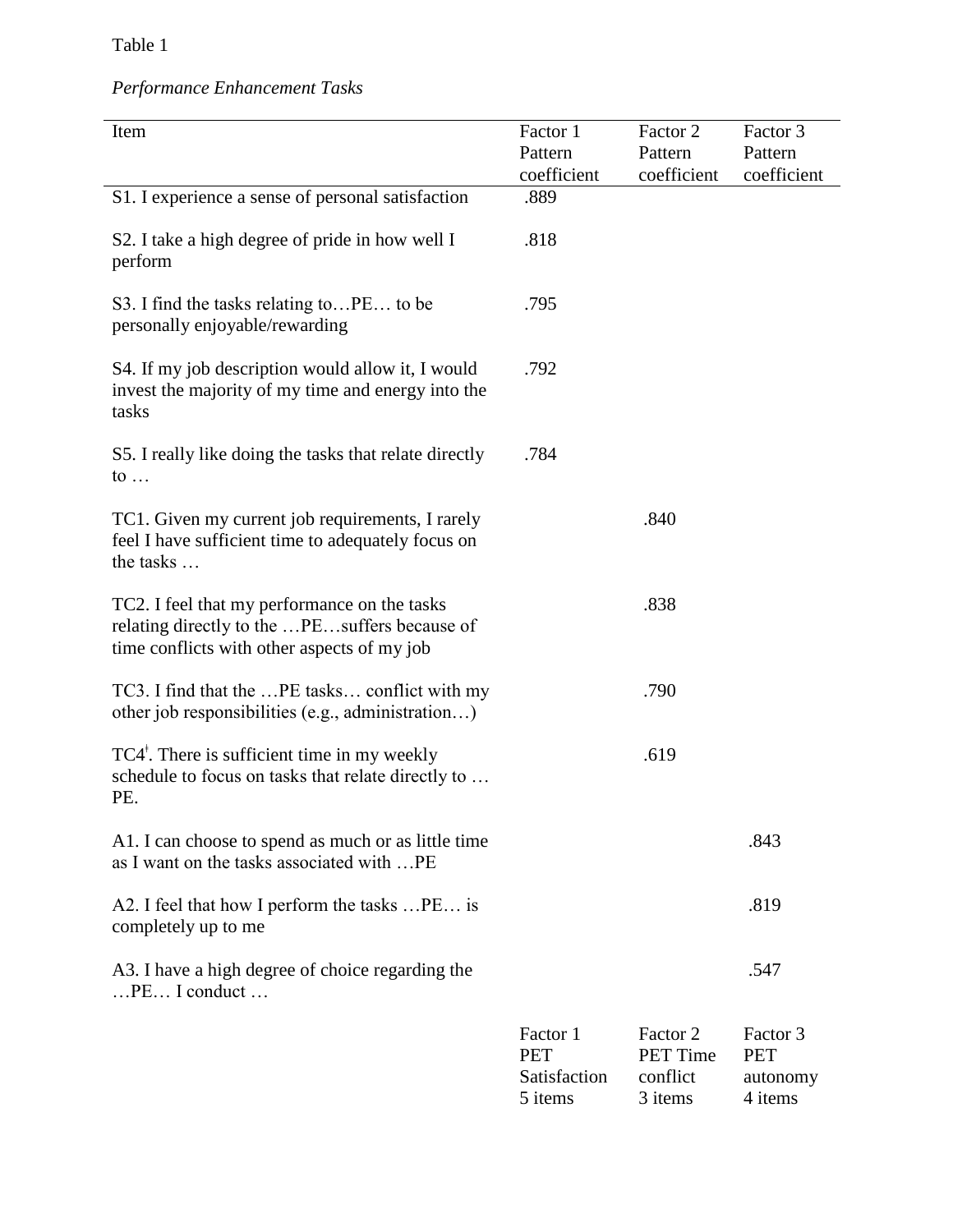| Chronbach's alpha         | .869     | .783    | .647 |
|---------------------------|----------|---------|------|
| Mean                      | 5.277    | 4.26    | 6.16 |
| <b>Standard deviation</b> | 1.19     | 1.39    | 0.94 |
| Interfactor correlations  |          |         |      |
| Factor 1                  | 1        |         |      |
| Factor 2                  | .040     | 1       |      |
| Factor 3                  | $.263**$ | $-.202$ | 1    |

*Note.* \* $p < .05$ ; \*\*  $p < .01$ ;  $\dagger$  indicates item removed from Final CFA.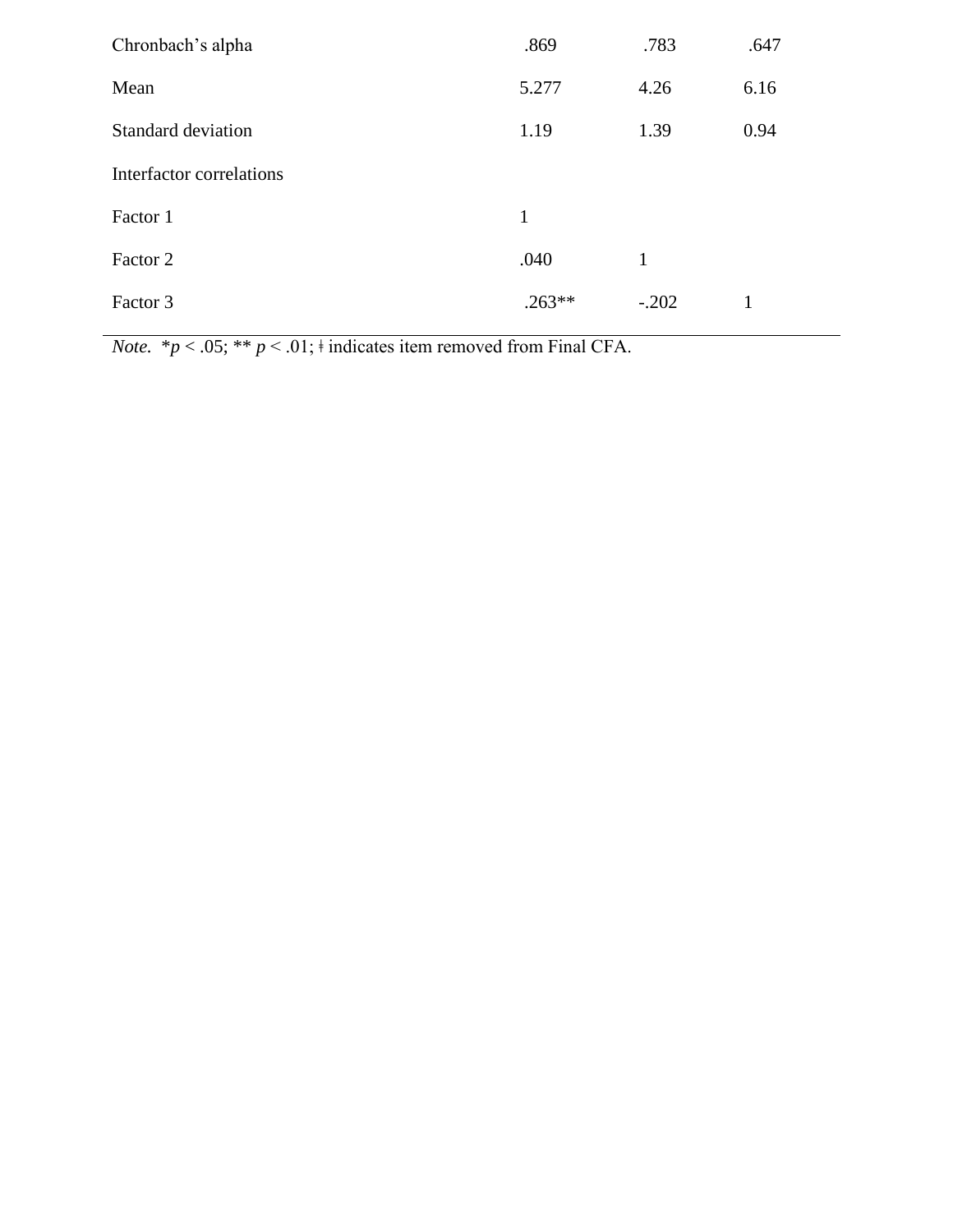Table 2.

# *Administration Tasks*

| Item                                                        | Factor 1 | Factor 2 | Factor 3 | Factor 4 | Factor 5 | Factor 6 |  |
|-------------------------------------------------------------|----------|----------|----------|----------|----------|----------|--|
| S1. I find performing AT to                                 | .758     |          |          |          |          |          |  |
| be personally                                               |          |          |          |          |          |          |  |
| enjoyable/rewarding                                         |          |          |          |          |          |          |  |
| S2. I experience a sense of                                 | .711     |          |          |          |          |          |  |
| personal satisfaction from                                  |          |          |          |          |          |          |  |
| doing the AT                                                |          |          |          |          |          |          |  |
|                                                             |          |          |          |          |          |          |  |
| S3. I really like doing the AT                              | .778     |          |          |          |          |          |  |
|                                                             |          |          |          |          |          |          |  |
| S4 <sup>+</sup> . Of all the things I do in                 | .655     |          |          |          |          |          |  |
| my job, performing the AT is                                |          |          |          |          |          |          |  |
| what I do best                                              |          |          |          |          |          |          |  |
| TC1. I feel that my                                         |          | .852     |          |          |          |          |  |
| performance on AT suffers                                   |          |          |          |          |          |          |  |
| because of time conflicts                                   |          |          |          |          |          |          |  |
| with other parts of my job                                  |          |          |          |          |          |          |  |
|                                                             |          |          |          |          |          |          |  |
| TC2. Given my current job                                   |          | .821     |          |          |          |          |  |
| requirements, I rarely feel I<br>have sufficient time to    |          |          |          |          |          |          |  |
| adequately focus on AT                                      |          |          |          |          |          |          |  |
|                                                             |          |          |          |          |          |          |  |
| TC3. I find that performing                                 |          | .726     |          |          |          |          |  |
| AT conflicts with my other                                  |          |          |          |          |          |          |  |
| job responsibilities (e.g., PE)                             |          |          |          |          |          |          |  |
|                                                             |          |          |          |          |          |          |  |
| TC4 <sup>+</sup> . There is sufficient time                 |          | .684     |          |          |          |          |  |
| in my weekly schedule (in                                   |          |          |          |          |          |          |  |
| season/out of season) to<br>focus on AT                     |          |          |          |          |          |          |  |
|                                                             |          |          |          |          |          |          |  |
| E1. I put maximal amounts                                   |          |          | $-717$   |          |          |          |  |
| of personal effort into AT                                  |          |          |          |          |          |          |  |
|                                                             |          |          |          |          |          |          |  |
| E2. I take a high degree of                                 |          |          | $-662$   |          |          |          |  |
| pride in how well I perform                                 |          |          |          |          |          |          |  |
| AT                                                          |          |          |          |          |          |          |  |
|                                                             |          |          |          |          |          |          |  |
| E3. I put the minimum effort<br>required into performing AT |          |          | $-713$   |          |          |          |  |
|                                                             |          |          |          |          |          |          |  |
| E4 <sup>+</sup> . I try to do the AT to the                 |          |          | $-757$   |          |          |          |  |
| best of my ability                                          |          |          |          |          |          |          |  |
|                                                             |          |          |          |          |          |          |  |
| A1. I feel that how I perform                               |          |          |          | .859     |          |          |  |
| the AT is completely up to                                  |          |          |          |          |          |          |  |
| me                                                          |          |          |          |          |          |          |  |
|                                                             |          |          |          |          |          |          |  |
| A2. I can choose to spend as<br>much or as little time as I |          |          |          | .844     |          |          |  |
|                                                             |          |          |          |          |          |          |  |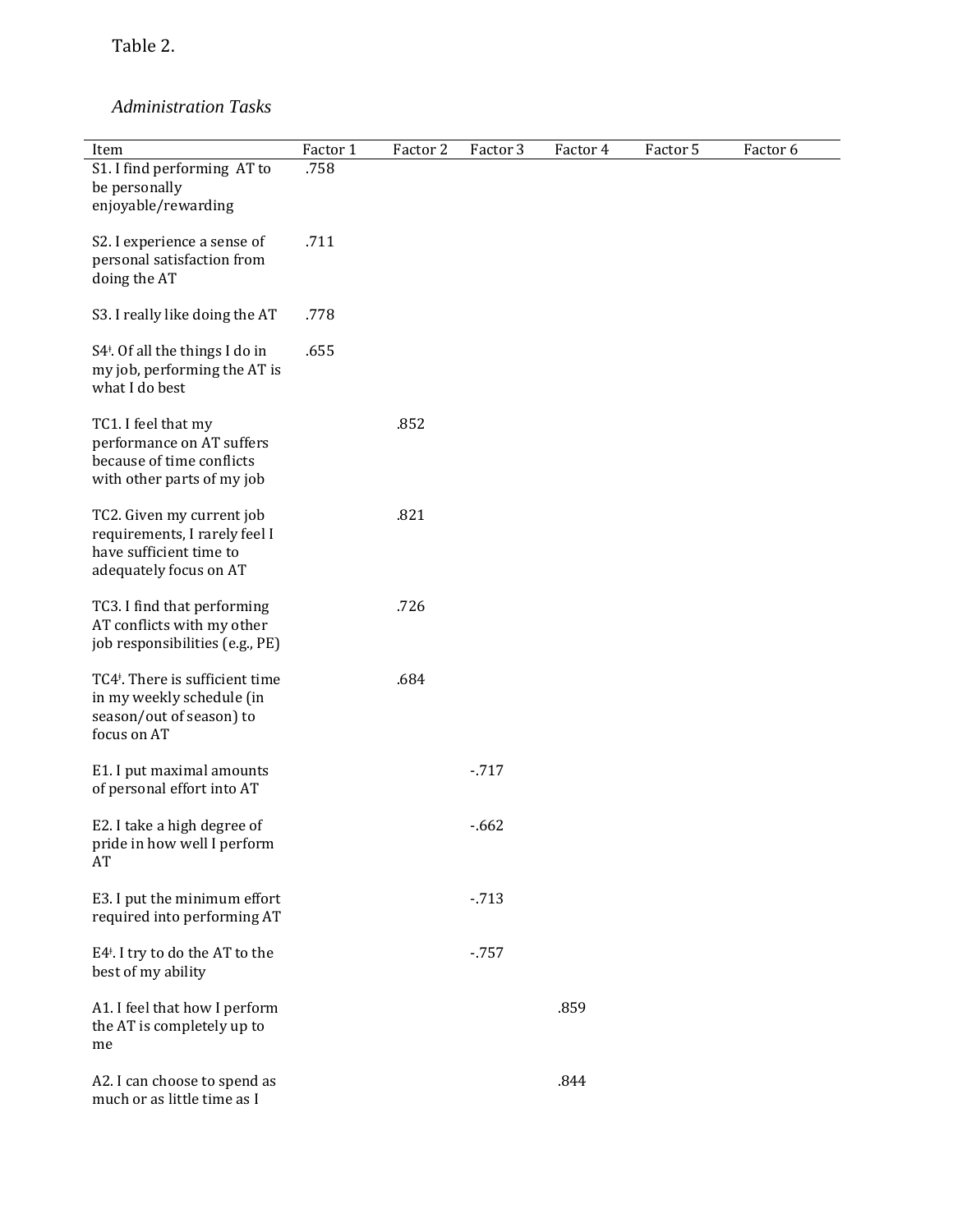| A3. I have a high degree of                                                                   |        | .644 |      |      |
|-----------------------------------------------------------------------------------------------|--------|------|------|------|
| choice regarding<br>performance of the AT                                                     |        |      |      |      |
| C1. I am extremely confident<br>in my abilities to conduct the<br>AT                          |        |      | .638 |      |
| C <sub>2</sub> . I feel that I do not have<br>the necessary skills to<br>perform the AT       |        |      | .795 |      |
| C3. My previous<br>training/education has<br>prepared me well to perform<br>AT                |        |      | .797 |      |
| JR1. Performing my AT is<br>extremely important to<br>achieving my coaching goals             |        |      |      | .779 |
| JR2. Conducting AT is a<br>primary<br>expectation of my job                                   | $-319$ |      |      | .567 |
| JR3. Conducting AT is<br>extremely relevant to what a<br>coach at my level should be<br>doing |        |      |      | .710 |

|                             | Factor 1<br>AT<br>Satisfaction | Factor 2<br>AT Time<br>conflict | Factor 3<br>AT effort | Factor 4<br>AT<br>autonomy | Factor 5<br>AT<br>competence | Factor 6<br>AT Job<br>requirements |
|-----------------------------|--------------------------------|---------------------------------|-----------------------|----------------------------|------------------------------|------------------------------------|
|                             | 4 items                        | 4 items                         | 4 items               | 4 items                    | 3 items                      | 3 items                            |
| Chronbach's alpha           | .83                            | .77                             | .80                   | .70                        | .68                          | .60                                |
| Mean                        | 3.22                           | 4.33                            | 4.99                  | 4.03                       | 5.23                         | 3.87                               |
| Standard deviation          | 1.23                           | 1.32                            | 1.22                  | 1.30                       | 1.27                         | 1.41                               |
| Interfactor correlations    |                                |                                 |                       |                            |                              |                                    |
| Factor 1 (satisfaction)     | $\mathbf{1}$                   |                                 |                       |                            |                              |                                    |
| Factor 2 (time)             | $-.124$                        | 1                               |                       |                            |                              |                                    |
| Factor 3 (effort)           | $-.250$                        | $-.056$                         | $\mathbf{1}$          |                            |                              |                                    |
| Factor 4 (autonomy)         | .192                           | $-.202$                         | .043                  | $\mathbf{1}$               |                              |                                    |
| Factor 5 (competence)       | .160                           | $-.043$                         | $-.286$               | .009                       | $\mathbf{1}$                 |                                    |
| Factor 6 (job requirements) | .318                           | .032                            | $-.228$               | .031                       | .122                         | $\mathbf{1}$                       |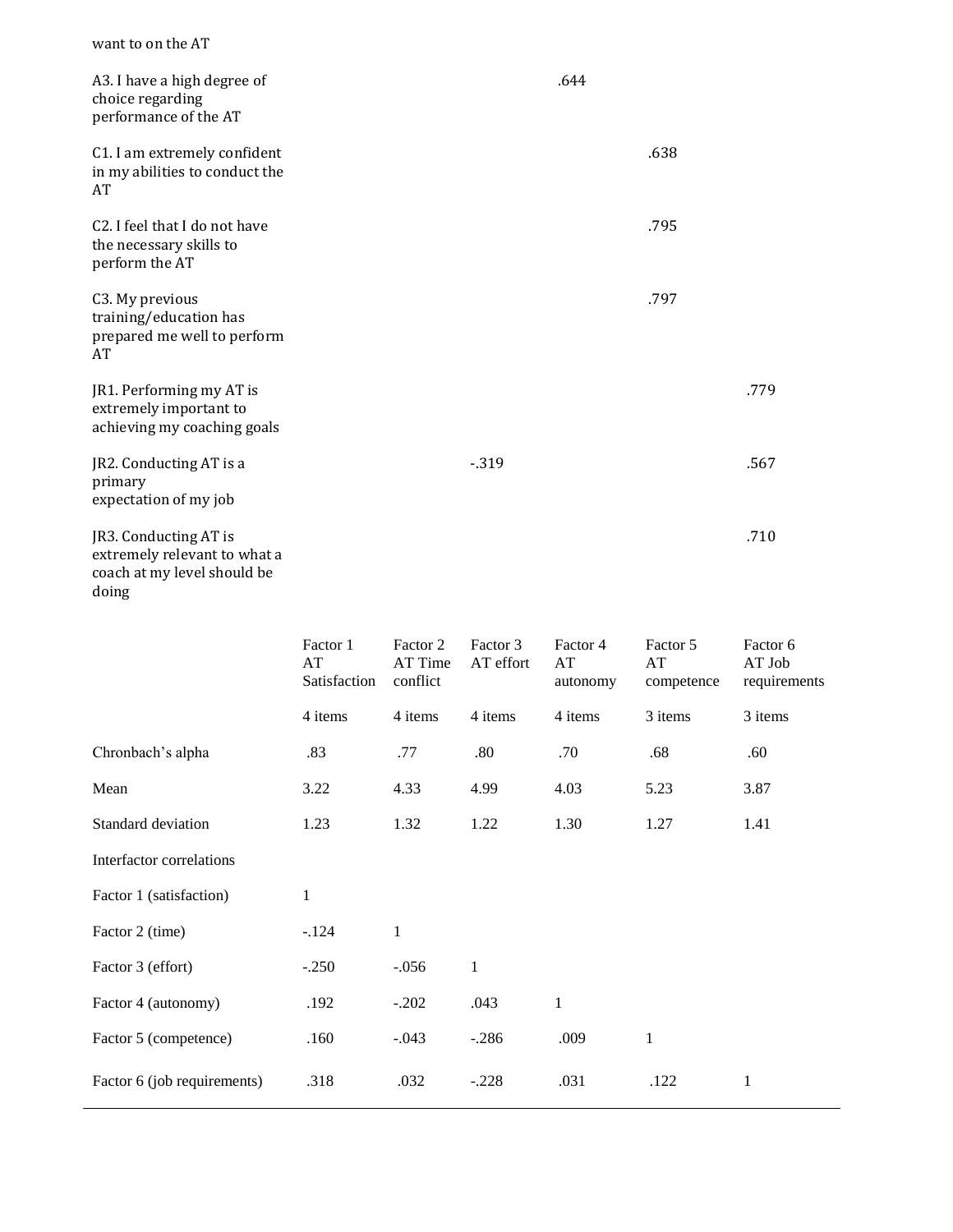*Note.* <sup>↓</sup> indicates item removed from Final CFA.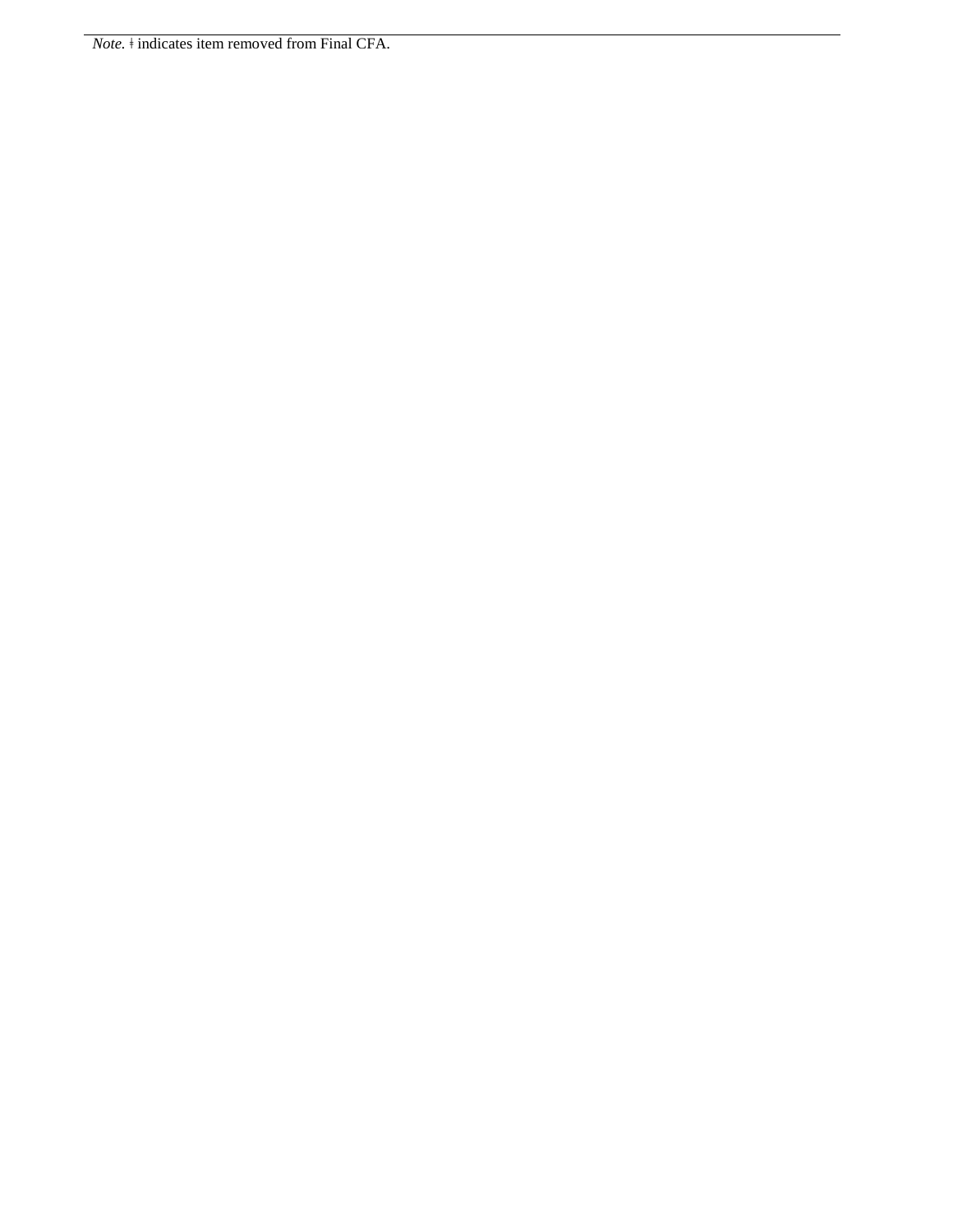| Correlations among Administrative and Performance Enhancing Task Factor Indicators | <b>PET</b><br>satisfaction | PET time<br>conflict | <b>PET</b><br>autonomy | AT<br>satisfaction | AT time<br>conflict | AT effort | AT<br>autonon |
|------------------------------------------------------------------------------------|----------------------------|----------------------|------------------------|--------------------|---------------------|-----------|---------------|
| <b>PET</b><br>satisfaction                                                         | $\mathbf{1}$               |                      |                        |                    |                     |           |               |
| PET time<br>conflict                                                               | .09                        | $\mathbf{1}$         |                        |                    |                     |           |               |
| <b>PET</b><br>autonomy                                                             | $.44**$                    | $-.17**$             | $\mathbf{1}$           |                    |                     |           |               |
| AT<br>satisfaction                                                                 | .00                        | $-14**$              | $.07$                  | $\mathbf{1}$       |                     |           |               |
| AT time<br>conflict                                                                | $.14*$                     | $.76**$              | $-.15*$                | $-.12*$            | $\mathbf{1}$        |           |               |
| AT effort                                                                          | $.13*$                     | $-.07$               | .02                    | $.72**$            | .012                | $1\,$     |               |
| AT autonomy                                                                        | .04                        | $-.22**$             | .49**                  | $.26**$            | $-.21**$            | .02       | $\mathbf{1}$  |
| AT<br>competence                                                                   | $.14**$                    | $-.15**$             | $.12*$                 | $.45**$            | .00                 | $.54**$   | .10           |
| $AT$ job<br>requirement                                                            | .06                        | $-.05$               | .05                    | $.59**$            | .09                 | $.54**$   | $.12*$        |

Table 3.